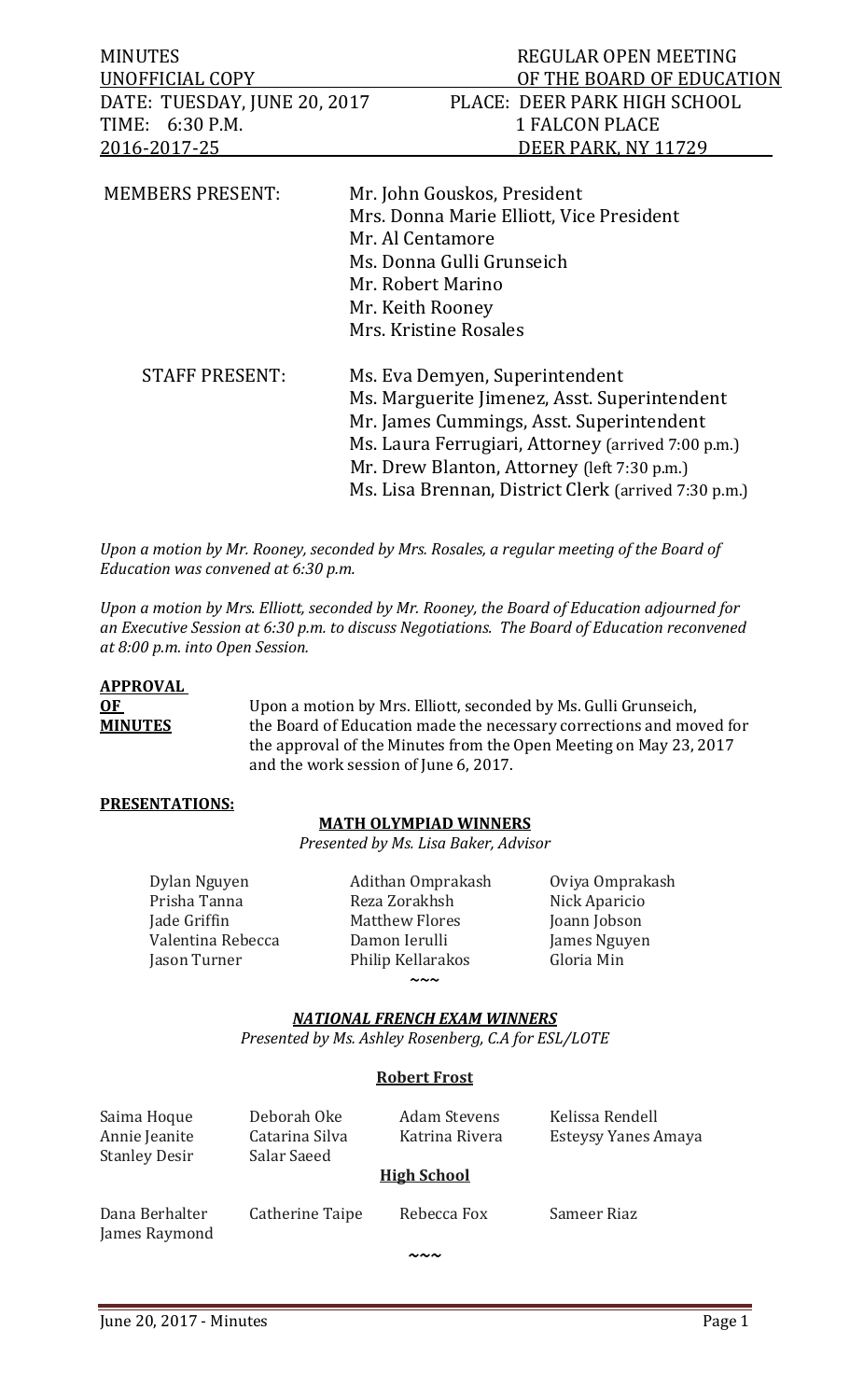## *2016-2017 DECA WINNERS Presented by Mr. Menig, DECA Advisor*

Zach Cresciullo, Entrepreneurship Innovation Plan State Participant<br>Alyssa Robb, Restaurant & Food Service Management State Participant Alyssa Robb, Restaurant & Food Service Management State Participant<br>Banu Dilmen, Retail Merchandising State Participant Banu Dilmen, Retail Merchandising<br>
Danielle Paulich, Sports & Entertainment Marketing<br>
State Participant Danielle Paulich, Sports & Entertainment Marketing State Participant<br>Grace DeDora, Travel & Tourism Team State Participant Grace DeDora, Travel & Tourism Team State Participant Lexi Paulich, Travel & Tourism Team

Amar Qasir, Business Finance **Honorable Mention Suffolk County**<br>
Catherine Taipe, Human Resources Management **Honorable Mention Suffolk County** Catherine Taipe, Human Resources Management Honorable Mention Suffolk County<br>
Khaja Ibrahim, Human Resources Management Honorable Mention Suffolk County Khaja Ibrahim, Human Resources Management Honorable Mention Suffolk County<br>Vincent Aparicio, Restaurant & Food Service Management Honorable Mention Suffolk County Vincent Aparicio, Restaurant & Food Service Management

Jessica Siford, Principles of Hospitality Trophy Winner Suffolk County Amed Iqbal, Business Law & Ethics Team Trophy Winner Suffolk County Kailey Tenn, Human Resources Management Trophy Winner Suffolk County Kailey Tenn, Human Resources Management Trophy Winner Suffolk County Melanie Miranda, Marketing Communications

Aarvin Varghese, Principles of Business Management Trophy Winner Suffolk County, State Participant Nimra Salim, Principles of Business Management Trophy Winner Suffolk County, State Participant Nimra Salim, Principles of Business Management<br>Sean Sanchez, Principles of Finance Sean Sanchez, Principles of Finance<br>
Dayanna Zuluaga, Principles of Finance<br>
Trophy Winner Suffolk County, State Participant Dayanna Zuluaga, Principles of Finance Trophy Winner Suffolk County, State Participant<br>Justin Finn, Principles of Marketing Trophy Winner Suffolk County, State Participant Justin Finn, Principles of Marketing Trophy Winner Suffolk County, State Participant<br>Nicole Bilello, Principles of Marketing Trophy Winner Suffolk County, State Participant Nicole Bilello, Principles of Marketing Trophy Winner Suffolk County, State Participant<br>
Omar Rahim, Business Law & Ethics Team Trophy Winner Suffolk County, State Participant Omar Rahim, Business Law & Ethics Team Trophy Winner Suffolk County, State Participant<br>
Ryan Byrne, Accounting Applications Trophy Winner Suffolk County, State Participant Ryan Byrne, Accounting Applications Trophy Winner Suffolk County, State Participant<br>
Shamikh Rana, Accounting Applications Trophy Winner Suffolk County, State Participant Shamikh Rana, Accounting Applications Trophy Winner Suffolk County, State Participant<br>David Batkiewicz, Business Finance Trophy Winner Suffolk County, State Participant David Batkiewicz, Business Finance Trophy Winner Suffolk County, State Participant<br>Sean Stellin, Business Services Marketing Trophy Winner Suffolk County, State Participant Sean Stellin, Business Services Marketing Trophy Winner Suffolk County, State Participant<br>Joewin James, Business Services Marketing Trophy Winner Suffolk County, State Participant Joewin James, Business Services Marketing Trophy Winner Suffolk County, State Participant<br>Glenn Hope, Business Services Marketing Trophy Winner Suffolk County, State Participant Glenn Hope, Business Services Marketing<br>
Badar Zaman, Marketing Communications<br>
Trophy Winner Suffolk County, State Participant

Michael Mieses, Automotive Services Marketing  $3<sup>rd</sup>$  Place in Suffolk County, State Participant William Buckley, Retail Merchandising  $3<sup>rd</sup>$  Place in Suffolk County, Top 10 Test in N Chloe Rosenberg, Apparel & Accessories Marketing

Malique Papailler, Sports & Entertainment Marketing  $3^{rd}$  Place in Suffolk,  $2^{nd}$  in NY, International Participant Kayla Griffin, Marketing Communications  $1^{st}$  Place in Suffolk,  $5^{th}$  in NY, Top 10 Test International

Tyler Tesoriero, Principles of Hospitality Honorable Mention Suffolk County, State Participant<br>
Jamie Borah, Financial Services Team Honorable Mention Suffolk County, State Participant Jamie Borah, Financial Services Team Honorable Mention Suffolk County, State Participant Khabiba Shahid, Financial Services Team Honorable Mention Suffolk County, State Participant<br>Alisha Suhail, Quick Serve Restaurant Management Honorable Mention Suffolk County, State Participant Honorable Mention Suffolk County, State Participant

Trophy Winner Suffolk County, State Participant

Ryan Verdile, Sports & Entertainment Marketing Trophy Winner Suffolk County, Top 10 Test in NY State<br>Michael Mieses, Automotive Services Marketing 3<sup>rd</sup> Place in Suffolk County, State Participant 3<sup>rd</sup> Place in Suffolk County, Top 10 Test in NY State 2<sup>nd</sup> Place in Suffolk County, State Participant

Nick Gallo, Financial Services Team  $1^{st}$  Place in Suffolk County, Top 10 Test in NY State Andrew Siford, Financial Services Team  $1^{st}$  Place in Suffolk County, Top 10 Test in NY State Andrew Siford, Financial Services Team 1<sup>st</sup> Place in Suffolk County, Top 10 Test in NY State<br>Valdy Fleuriot, Automotive Services Marketing 7rophy Winner Suffolk County, 10<sup>th</sup> Place in NY Sta Trophy Winner Suffolk County, 10<sup>th</sup> Place in NY State

Stephen Lew, Buying & Merchandising Team 3<sup>rd</sup> Place in Suffolk, 5<sup>th</sup> in NY, International Participant<br>Vincent Verdile, Buying & Merchandising Team 3<sup>rd</sup> Place in Suffolk, 5<sup>th</sup> in NY, International Participant Vincent Verdile, Buying & Merchandising Team 3<sup>rd</sup> Place in Suffolk, 5<sup>th</sup> in NY, International Participant<br>Malique Papailler, Sports & Entertainment Marketing 3<sup>rd</sup> Place in Suffolk, 2<sup>nd</sup> in NY, International Participant 1<sup>st</sup> Place in Suffolk, 5<sup>th</sup> in NY, Top 10 Test Internationally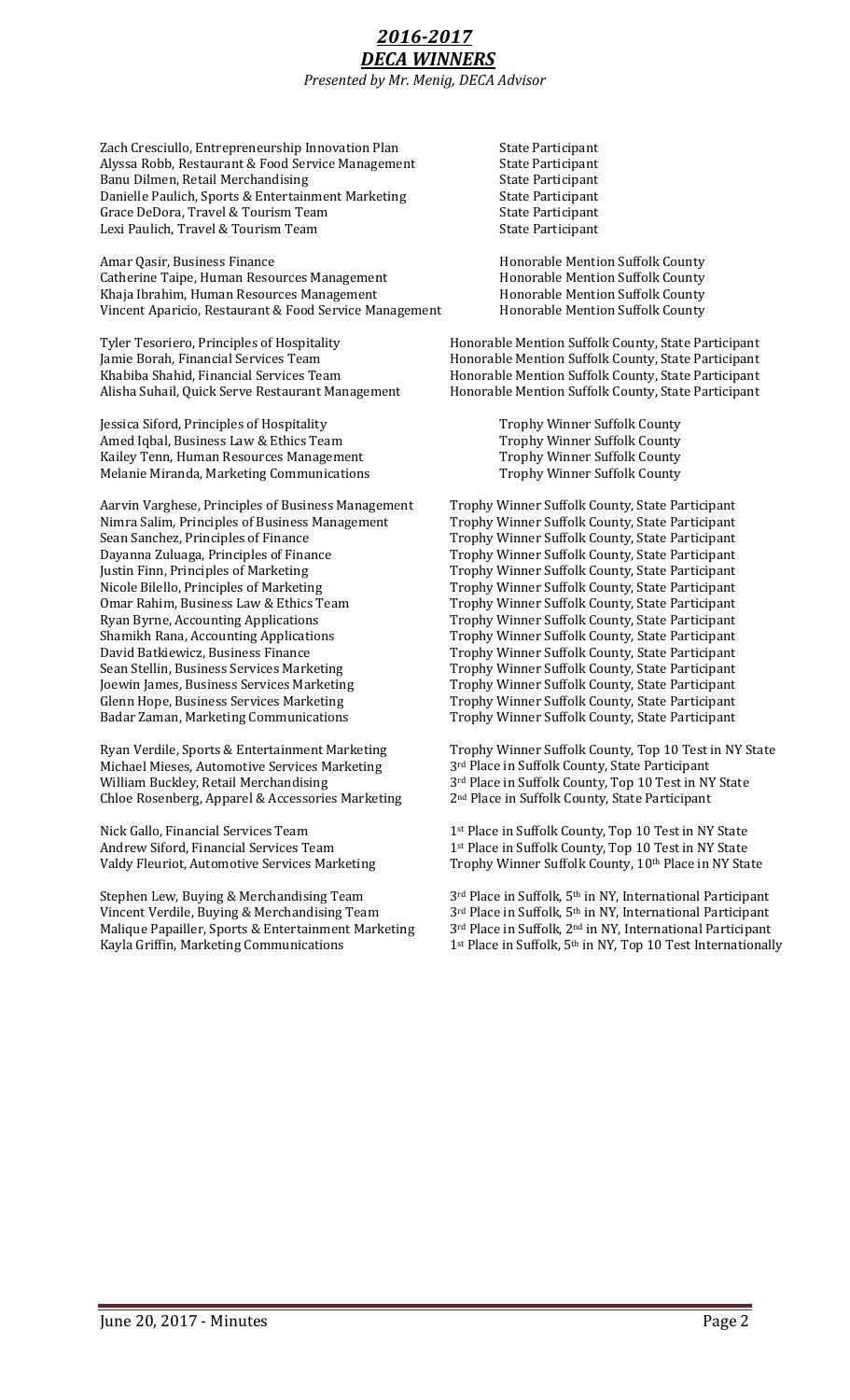# **NEW BUSINESS:**

| 2017-2018                     |                                                                                                                                |
|-------------------------------|--------------------------------------------------------------------------------------------------------------------------------|
| <b>DEER PARK</b>              |                                                                                                                                |
| <b>SCHOOL</b>                 |                                                                                                                                |
| <b>DISTRICT</b>               |                                                                                                                                |
| <b>BOARD OF</b>               | Upon a motion by Mr. Marino, seconded by Mr. Centamore,                                                                        |
| <b>EDUCATION</b>              | the Board of Education unanimously approved the following Resolution:                                                          |
| <b>MEETING</b>                |                                                                                                                                |
| <b>CALENDAR</b>               | <b>RESOLVED, that the Board of Education approve the Board of Education</b><br>meeting calendar for the 2017-2018 school year. |
| 2017-2018<br><b>DEER PARK</b> |                                                                                                                                |
| <b>SCHOOL</b>                 | Upon a motion by Mr. Marino, seconded by Mrs. Elliott,                                                                         |
| <b>DISTRICT</b>               | the Board of Education unanimously approved the following Resolution:                                                          |
| <b>PAYROLL</b>                |                                                                                                                                |

**CALENDAR RESOLVED,** that the Board of Education approve the 2017-2018 Payroll Calendar.

# **TRANSFER OF EXCESS FROM 2016-2017**

**FUND** *Upon a motion by Mrs. Rosales, seconded by Ms. Gulli Grunseich,*  **BALANCE** *the Board of Education unanimously approved the following Resolution:*

> **RESOLVED**, that the Board of Education hereby approves the transfer of excess fund balance from the 2016-2017 fiscal year to the following reserves:

*Retirement contribution, Workers Compensation, Unemployment Insurance and Employee Benefit Accrued Liability* in the amount not to exceed \$800,000 each.

| <b>ESTABLISHMENT</b> |  |
|----------------------|--|
| OF                   |  |
| <b>RESERVES</b>      |  |

**OF** *Upon a motion by Ms. Gulli Grunseich, seconded by Mr. Marino, the Board of Education unanimously approved the following Resolution:* 

**BE IT RESOLVED**, that the Board of Education hereby reestablishes a reserve fund known as the "Retirement Contribution Reserve Fund" in accordance with the provisions of General Municipal Law section 6-r for the payment of contributions to the New York State and Local Employees' Retirement System, with a current balance of \$626,419.

BE IT RESOLVED, that the Board of Education hereby reestablishes a reserve fund known as the "Workers' Compensation Reserve Fund" in accordance with the provisions of General Municipal Law section 6-j for the payment of workers' compensation claims and/or the expenses of administering a selfinsurance program, with a current balance of \$1,311,084.

BE IT RESOLVED, that the Board of Education hereby reestablishes a reserve fund known as the "Unemployment Insurance Payment Reserve Fund" in accordance with the provisions of General Municipal Law section 6-m for the payment of unemployment claims, with a current balance of \$1,015,292.

BE IT RESOLVED, that the Board of Education hereby reestablishes a reserve fund known as the "Employee Benefit Accrued Liability Reserve Fund" in accordance with the provisions of General Municipal Law section 6-p for the payment of accrued employee benefits due upon termination of services, with a current balance of \$4,308,928.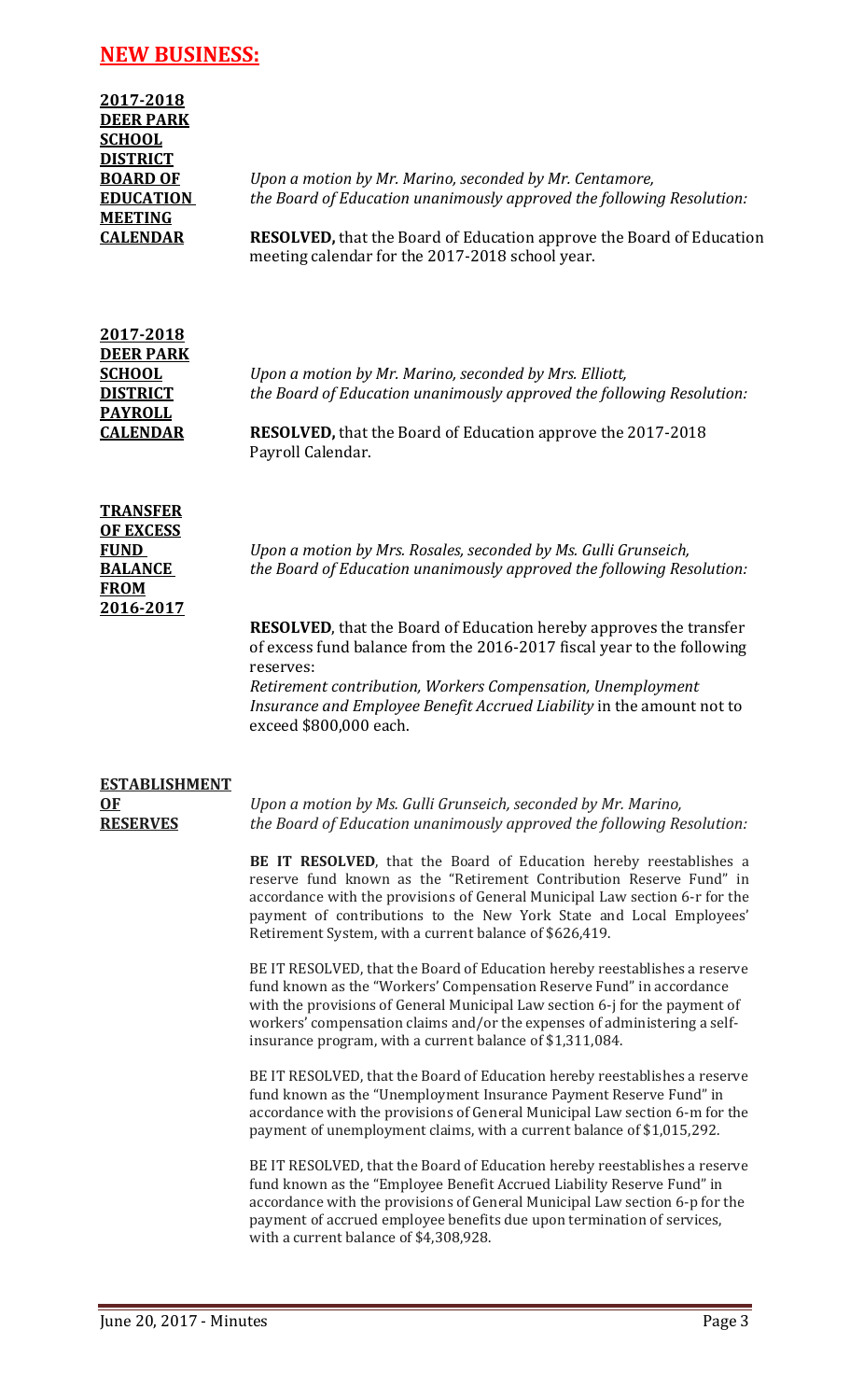**READING &** *Upon a motion by Ms. Gulli Grunseich, seconded by Mrs. Elliott,*  **APPROVAL** *the Board of Education unanimously approved the following Resolution:*

> *Upon a motion by Mrs. Elliott, seconded by Ms. Gulli Grunseich, Policy #5420, Student Health Services was TABLED for further discussion:*

**RESOLVED**, that the Board of Education approve the following policies as accepted and adopted by the Board of Education and placed in the Board of Education policy manual.

- *#4526 Computer Use in Instruction*
- *#4531 Field Trips and Excursions*
- *#4532 School Volunteers*
- *#5151 Homeless Children*
- *#5420 Student Health Services \*TABLED*
- *#5500 Student Records*

| <b>INCREASE</b> |
|-----------------|
| IN              |
| <b>SCHOOL</b>   |
| <b>LUNCH</b>    |
| <b>PRICES</b>   |

*Upon a motion by Ms. Gulli Grunseich, seconded by Mrs. Rosales, the Board of Education unanimously approved the following Resolution:* 

**RESOVLED**, in order to comply with federal requirements, the cost for school lunches shall increase by .10 for the 2017-18 school year to reflect the following:

*High School & Robert Frost \$2.15 May Moore, JQA and JFK \$1.90*

## **REORGANIZATION MEETING**

**DATE –** *Upon a motion by Mr. Marino, seconded by Mr. Centamore* **JULY 11, 2017** *the Board of Education unanimously approved the following Resolution:*

> **RESOLVED**, that the Reorganization meeting for the Deer Park Union Free School district shall take place on Tuesday, July 11, at 7:00 p.m.

| MONETARY          |
|-------------------|
| <b>DONATION</b>   |
| <b>TO ROBERT</b>  |
| <b>FROST BOYS</b> |
| <b>LACROSSE</b>   |
| TEAM              |

*Upon a motion by Mrs. Elliott, seconded by Ms. Gulli Grunseich, the Board of Education unanimously approved the following Resolution:* 

**RESOLVED,** that the Board of Education approve the donation of \$500 from the Broadway Funding Group to be used by the RF Boys Lacrosse team to purchase equipment.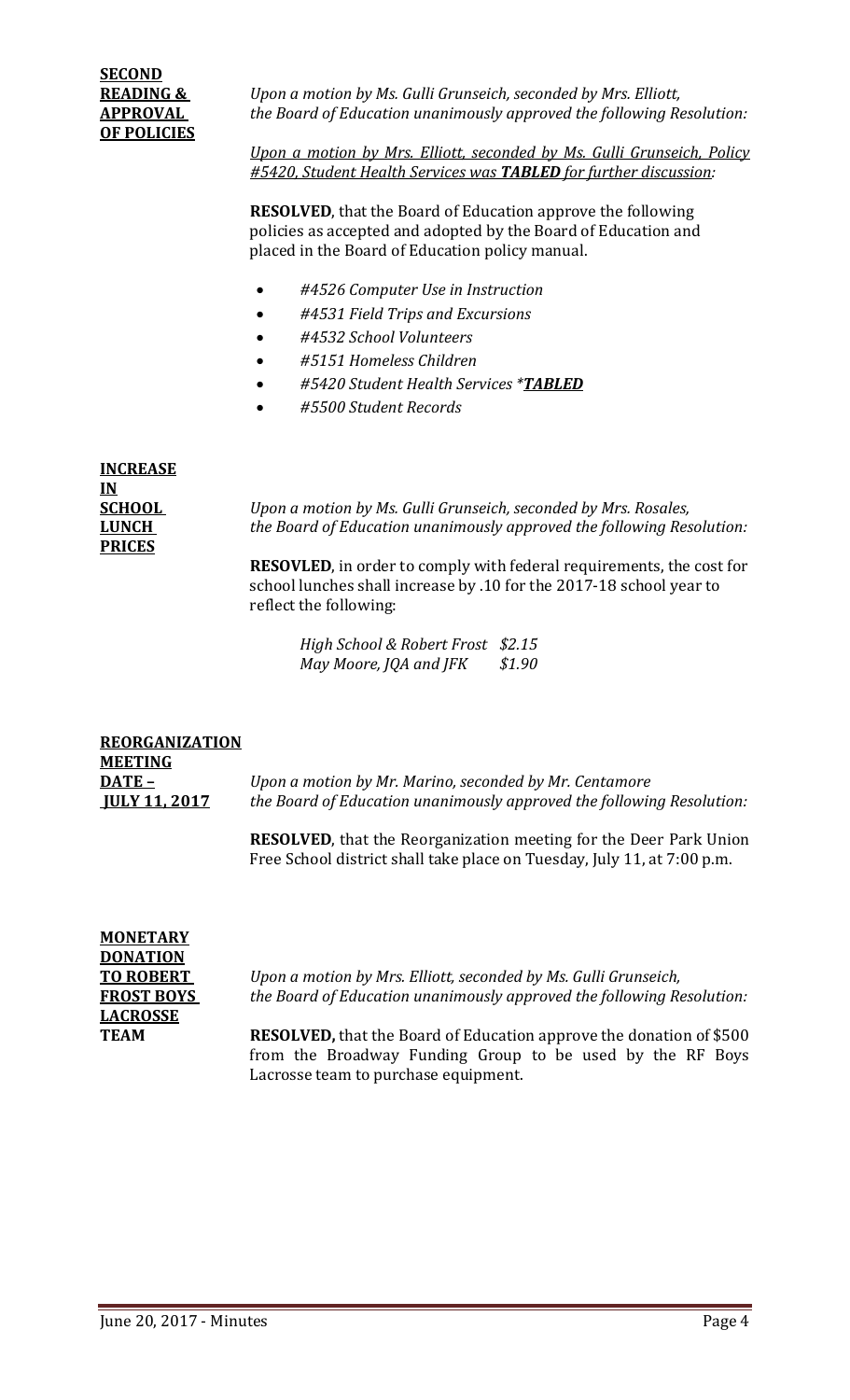**APPROVAL** *Upon a motion by Mr. Centamore, seconded by Mr. Marino,* **OF** *the Board of Education unanimously approved the following*  **SCHEDULES** *Schedules collectively:*

# **NON-INSTRUCTIONAL**

### **SCHEDULE -- CS --CHANGE OF SALARY/ STATUS (Non-Instructional)**

#### **John Andria**

Robert Frost Middle School Custodial Night Man In Charge<br>\$500 Salary/Step:<br>Effective  $9/1/2015$ Correction of Stipend from \$300 to \$500

## **Gerald Gilbert**

John F Kennedy Intermediate School<br>Position: Night Custodian Position: Night Custodian<br>Salary/Step: \$47, \$47,582 Step 1 Effective 6/20/2017 Salary prorated at \$1,647.07

### **SCHEDULE -- NN --APPOINTMENTS (Non-Instructional)**

## **Laura Calabrese**

Memorial<br>Position: 6 hr Non-Instructional Aide<br>\$16.43/hour Salary/Step:<br>Effective  $6/12/2017$ 

## **Heather Neary**

Memorial<br>Position: Position: Duplicating Machine Operator I<br>Salary/Step: \$40,751 Step 1 \$40,751 Step 1 Effective 6/6/2017 Salary prorated at \$2,978

#### **SCHEDULE -- NNS --REGULAR (PERMANENT) SUBSTITUTES (Non-Instructional)**

#### **Catherine Cairo**

District Wide Permanent Substitute Float Nurse<br>\$150/day Salary/Step:<br>Effective Effective 9/1/2017 - 6/30/2018

## **Jean Skaalerud**

District Wide Permanent Substitute Float Nurse<br>\$150/day Salary/Step: Effective 9/1/2017 - 6/30/2018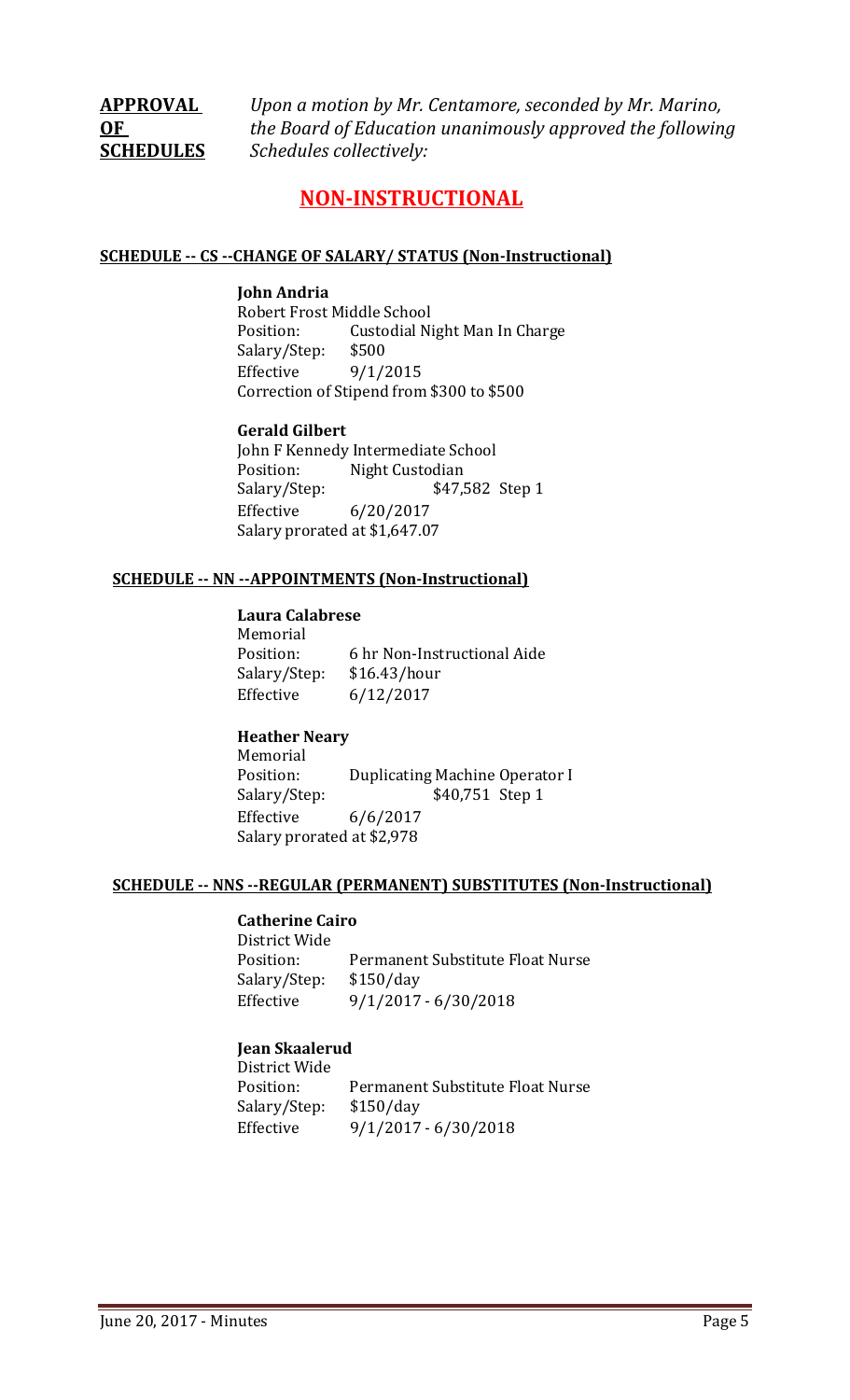#### **SCHEDULE -- OO --RESIGNATIONS / RETIREMENTS / REMOVALS / TERMINATIONS (Non-Instructional)**

#### **Thomas Farah**

District Wide **B & G Permanent Substitute** Salary/Step: Effective 6/23/2017 Resignation. No outstanding obligation to the district.

#### **Lawrence Mangan**

Memorial<br>Position: Duplicating Machine Operator III Salary/Step:<br>Effective Effective 6/30/2017 Resignation in order to accept the position of Print Shop Supervisor

#### **SCHEDULE -- QQ --LEAVES OF ABSENCE (Non-Instructional)**

#### **Michael Appleyard**

Robert Frost Middle School Night Custodian Salary/Step: Effective 6/3/2017 - 7/12/2017 Extension of Paid (Differential) Medical LOA

#### **Paula de la Grande**

Transportation **Bus Driver** Salary/Step: Effective 5/23/2017 - 6/6/2017 Extension of Unpaid Medical LOA

## **Anthony Grosso**

Transportation<br>Position: **Bus Driver** Salary/Step: Effective 6/12/2017 - 6/20/2017 Unpaid Medical LOA (FMLA)

#### **Michael McEvoy**

Memorial<br>Position: Groundsman Salary/Step: Effective 6/15/2017 - 7/26/2017 Extension of Unpaid Medical LOA (WC)

#### **SCHEDULE -- TPA --TEMPORARY ASSIGNMENT (Non-Instructional)**

#### **Pasqua Girani**

May Moore School<br>Position: Sur Summer School Nurse<br>\$31.77/hour Salary/Step:<br>Effective Effective 8/7/2017 - 8/11/2017 5 days per week/4 hours per day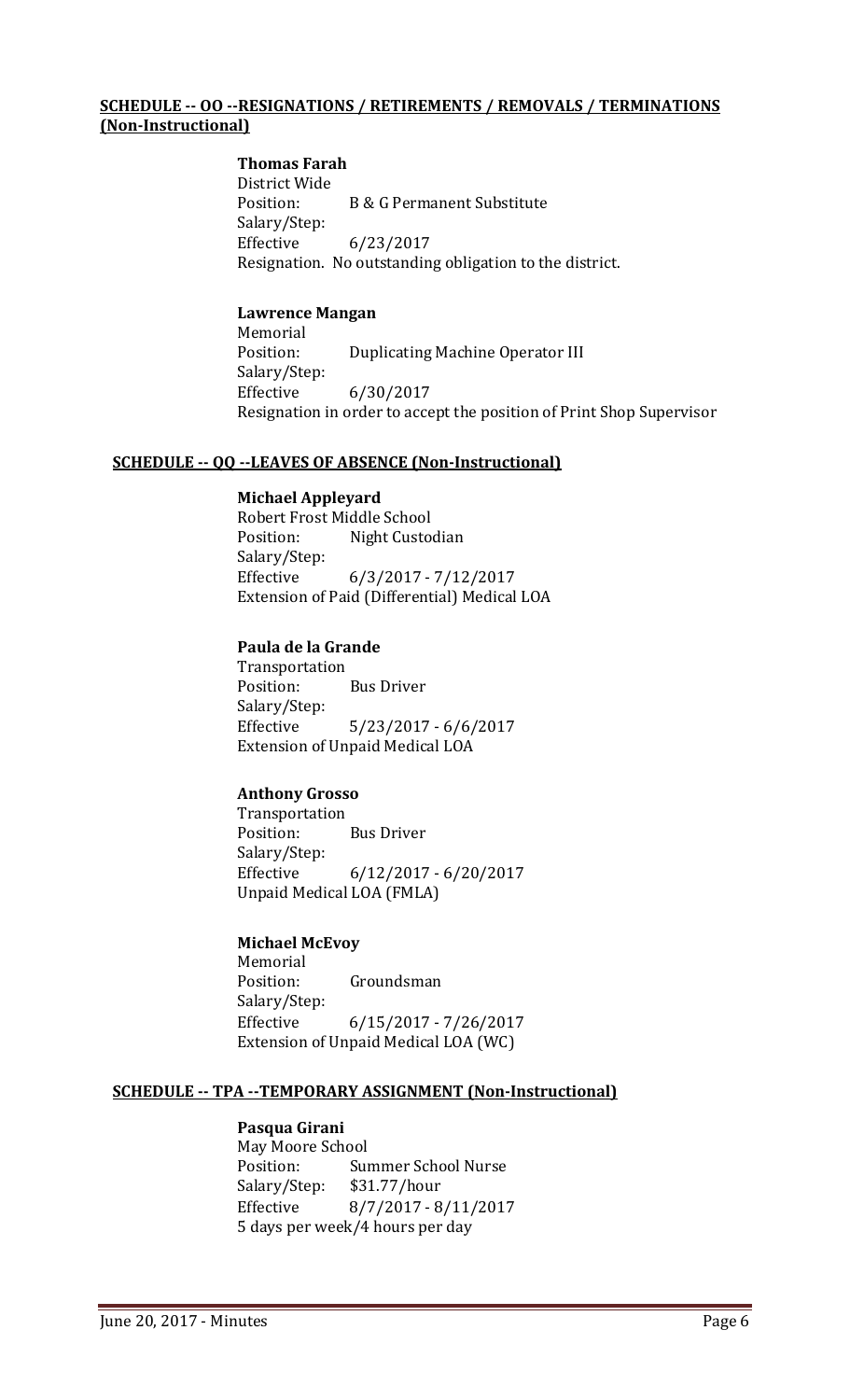## **Monique Hornik**

May Moore School<br>Position: Su Summer School Nurse<br>\$39.72/hour Salary/Step: Effective 7/5/2017 - 8/15/2017 (July 5 - August 4, August 14 & 15) 5 days per week/4 hours per day

#### **David Lewis**

May Moore School<br>Position: Sui Summer School Security Guard<br>\$18/hour Salary/Step:<br>Effective Effective 7/5/2017 - 8/15/2017 5 days per week/4 hours per day

#### **David Lopez**

Summer School<br>Position: Substitute Summer School Security<br>\$18/hour Salary/Step:<br>Effective Effective 7/5/2017 - 8/15/2017 Per-Diem (as needed)

#### **Joseph Seda**

Deer Park High School<br>Position: Summe Summer School Security Guard<br>\$18/hour Salary/Step: Effective 7/5/2017 - 8/15/2017 5 days per week/4 hours per day

#### **Ernest Smith**

Summer School<br>Position: Substitute Summer School Security<br>\$18/hour Salary/Step: Effective 7/5/2017 - 8/15/2017 Per-Diem (as needed)

## **INSTRUCTIONAL**

#### **SCHEDULE -- CSS --CHANGE OF STATUS / SALARY (Instructional)**

#### **Dylan Duprez**

Deer Park High School<br>Position: LR Scie Position: LR Science Teacher<br>Salary/Step: \$61,524 \$61,524 MA/Step 1 Effective 5/1/2017 - 6/30/2017 Changed salary from BA to MA Salary prorated at \$11,997

#### **SCHEDULE -- L --PART-TIME APPOINTMENTS (Instructional)**

#### **Jeremy Cuebas**

Deer Park High School .2 Health Teacher Salary/Step: \$61,524 MA/Step 1 Effective 9/1/2017 - 6/30/2018 Salary prorated at \$12,305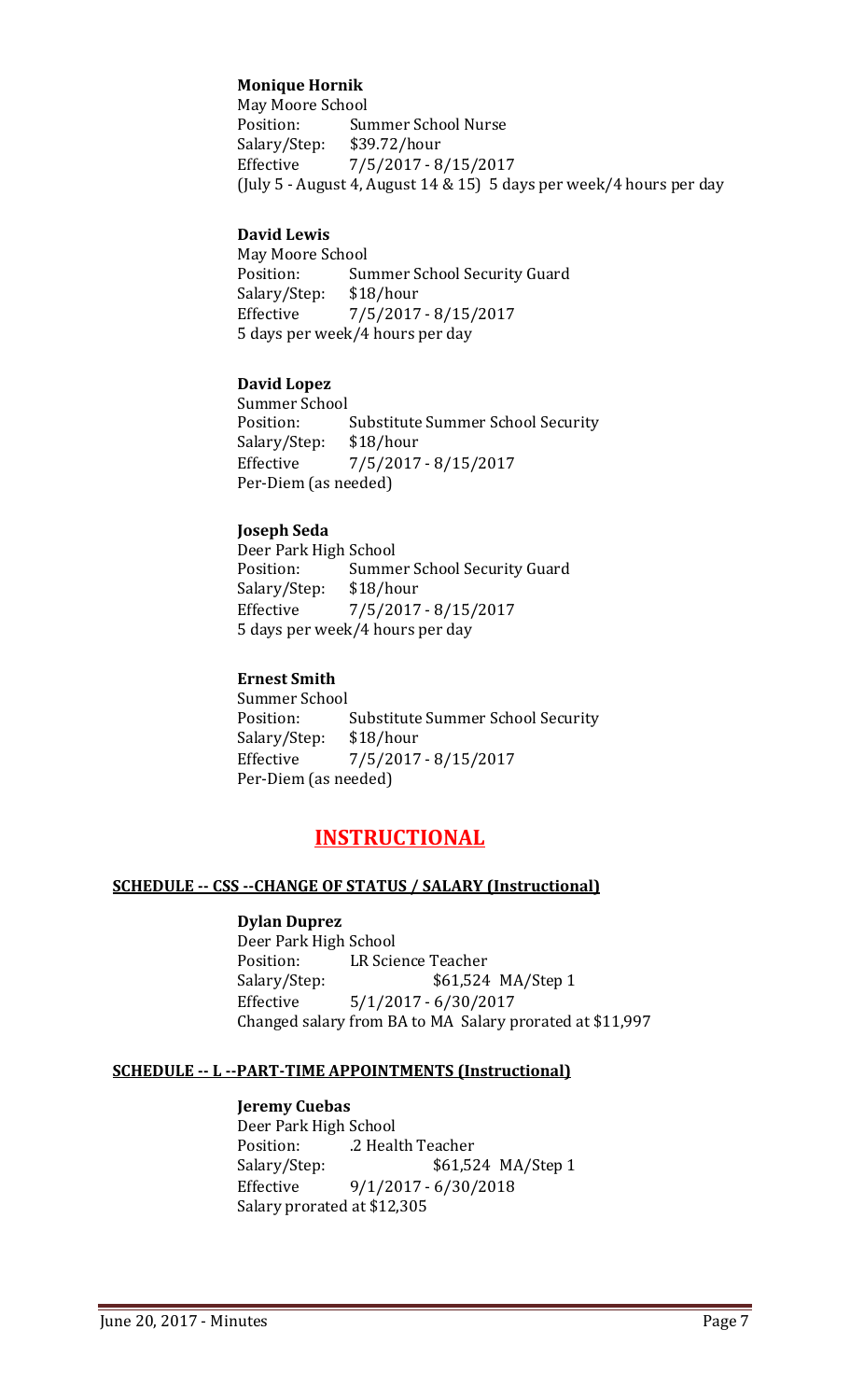#### **Maria Gomez**

Deer Park High School Position: .4 Spanish Teacher<br>Salary/Step: \$61,524 \$61,524 MA/Step 1 Effective 9/1/2017 - 6/30/2018 Salary prorated at \$24,610

#### **Amanda Luciano**

District Wide Position: .4 Psychologist<br>Salary/Step: \$62 \$62,908 MA/Step 2 Effective 9/1/2017 - 6/30/2018 Salary prorated at \$25,163

### **Toniann Mannino**

Deer Park High School Position: .6 Art Teacher<br>Salary/Step: \$6 \$61,524 MA/Step 1 Effective 9/1/2017 - 6/30/2018 Salary prorated at \$36,914

## **Christina Niebling**

District Wide Position: .4 Speech Teacher<br>Salary/Step: \$96,00 \$96,009 MA75/Step 16 Effective 9/1/2017 - 6/30/2018 Salary prorated at \$38,404

#### **Nicole Pitta**

Deer Park High School .8 ELA Teacher Salary/Step: \$56,285 BA/Step 1 Effective 9/1/2017 - 6/30/2018 Salary prorated at \$45,028

#### **Leanne Snelders**

Deer Park High School Position: .2 Math Teacher<br>Salary/Step: \$62,9 \$62,908 MA/Step 2 Effective 9/1/2017 - 6/30/2018 Salary prorated at \$12,581.60

## **SCHEDULE -- LR --LONG TERM SUBSTITUTE / LEAVE REPLACEMENT (LR) APPOINTMENTS (Instructional)**

## **Maria Gomez**

Deer Park High School Position: .6 Leave Replacement Spanish Teacher \$61,524 MA/Step 1 Effective 9/1/2017 - 1/25/2018 (Nola) Salary prorated at \$17,349

## **SCHEDULE -- N --PROBATIONARY TEACHER (Instructional)\***

# **Marissa Caruso**

Deer Park High School<br>Position: Probati Position: Probationary Social Studies Teacher<br>Salary/Step: \$56,285 BA/Step 1 \$56,285 BA/Step 1 Effective 9/1/2017 - 8/31/2021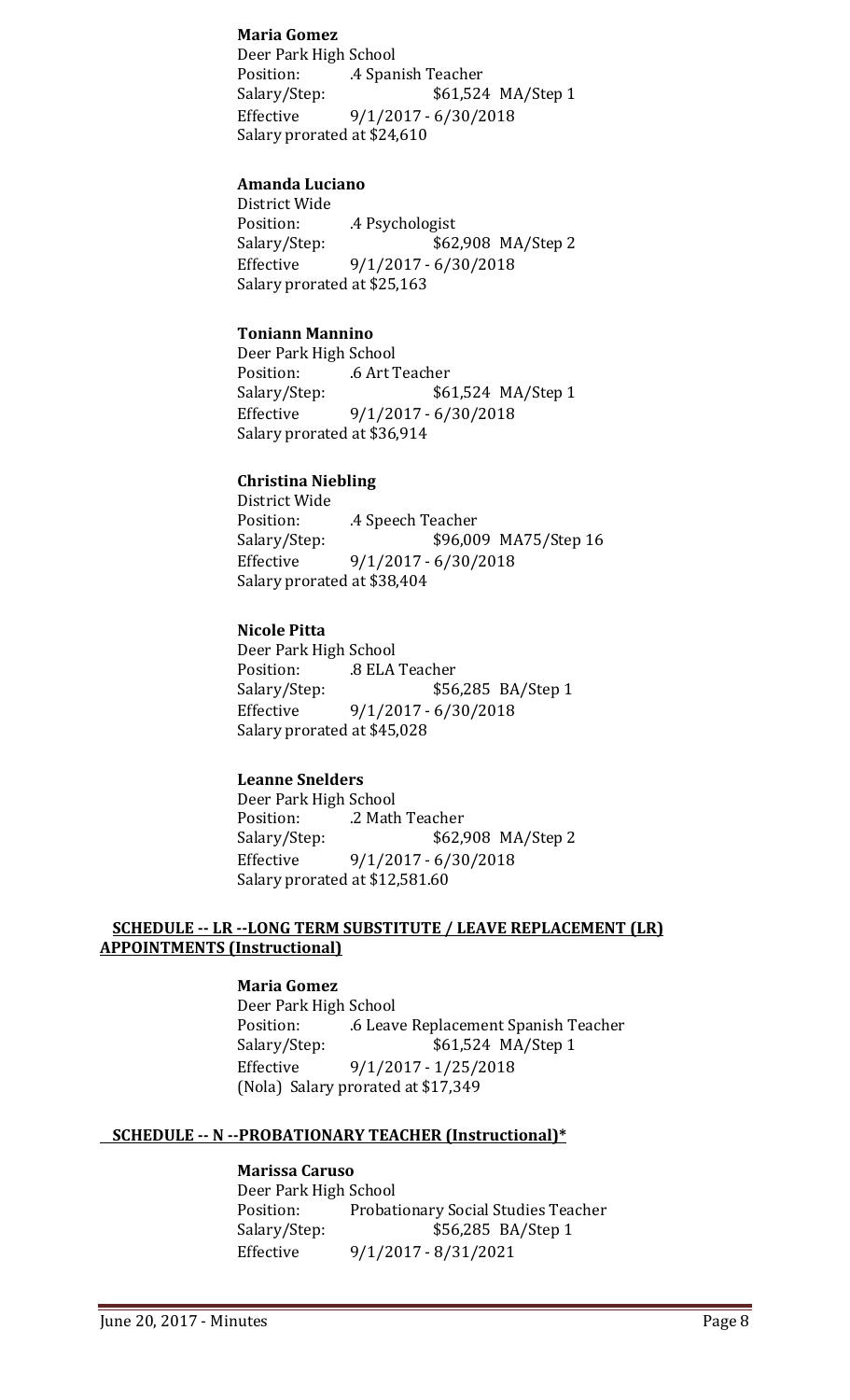#### **Sara DiCandia**

Deer Park High School<br>Position: Probat Position: Probationary Math Teacher<br>Salary/Step: \$56,285 BA/Ste \$56,285 BA/Step 1 Effective 9/1/2017 - 8/31/2021

#### **Dylan Duprez**

Deer Park High School<br>Position: Probat Position: Probationary Science Teacher<br>Salary/Step: \$61,524 MA/Step \$61,524 MA/Step 1 Effective 9/1/2017 - 8/31/2021 Split HS/RF

#### **Daniel Ferguson**

Robert Frost Middle School Position: Probationary Health Teacher<br>Salary/Step: \$73,511 MA45/S \$73,511 MA45/Step 6 Effective 9/1/2017 - 8/31/2020

### **Briana Nussbaum**

Deer Park High School<br>Position: Probat Position: Probationary Art Teacher<br>Salary/Step: \$64,324 MA/ \$64,324 MA/Step 3 Effective 9/1/2017 - 8/31/2021 Split HS/MM

## **Katelyn O'Brien**

Deer Park High School<br>Position: Probat Position: Probationary Physics Teacher<br>Salary/Step: \$62,908 MA/Step \$62,908 MA/Step 2 Effective 9/1/2017 - 8/31/2020

\*Except to the extent required by the applicable provisions of Education Law 2509, 2573, 3212 and 3014, in order to be granted tenure the classroom teacher or building administrator shall have received composite or overall annual professional performance review ratings pursuant to Education Law 3012-c and/or 3012-d of either effective or highly effective in at least three (3) of the four (4) preceding years and if the classroom teacher or administrator receives an ineffective composite or overall rating in the final year of the probationary period he or she shall not be eligible for tenure at that time.

#### **SCHEDULE -- NAS --ADMINSTRATIVE / SUPERVISORY APPOINTMENTS (Instructional)\***

**Sean O'Brien** Deer Park High School Probationary Associate Principal<br>\$115,000 Salary/Step:<br>Effective Effective 7/1/2017 - 6/30/2021

\*Except to the extent required by the applicable provisions of Education Law 2509, 2573, 3212 and 3014, in order to be granted tenure the classroom teacher or building administrator shall have received composite or overall annual professional performance review ratings pursuant to Education Law 3012-c and/or 3012-d of either effective or highly effective in at least three (3) of the four (4) preceding years and if the classroom teacher or administrator receives an ineffective composite or overall rating in the final year of the probationary period he or she shall not be eligible for tenure at that time.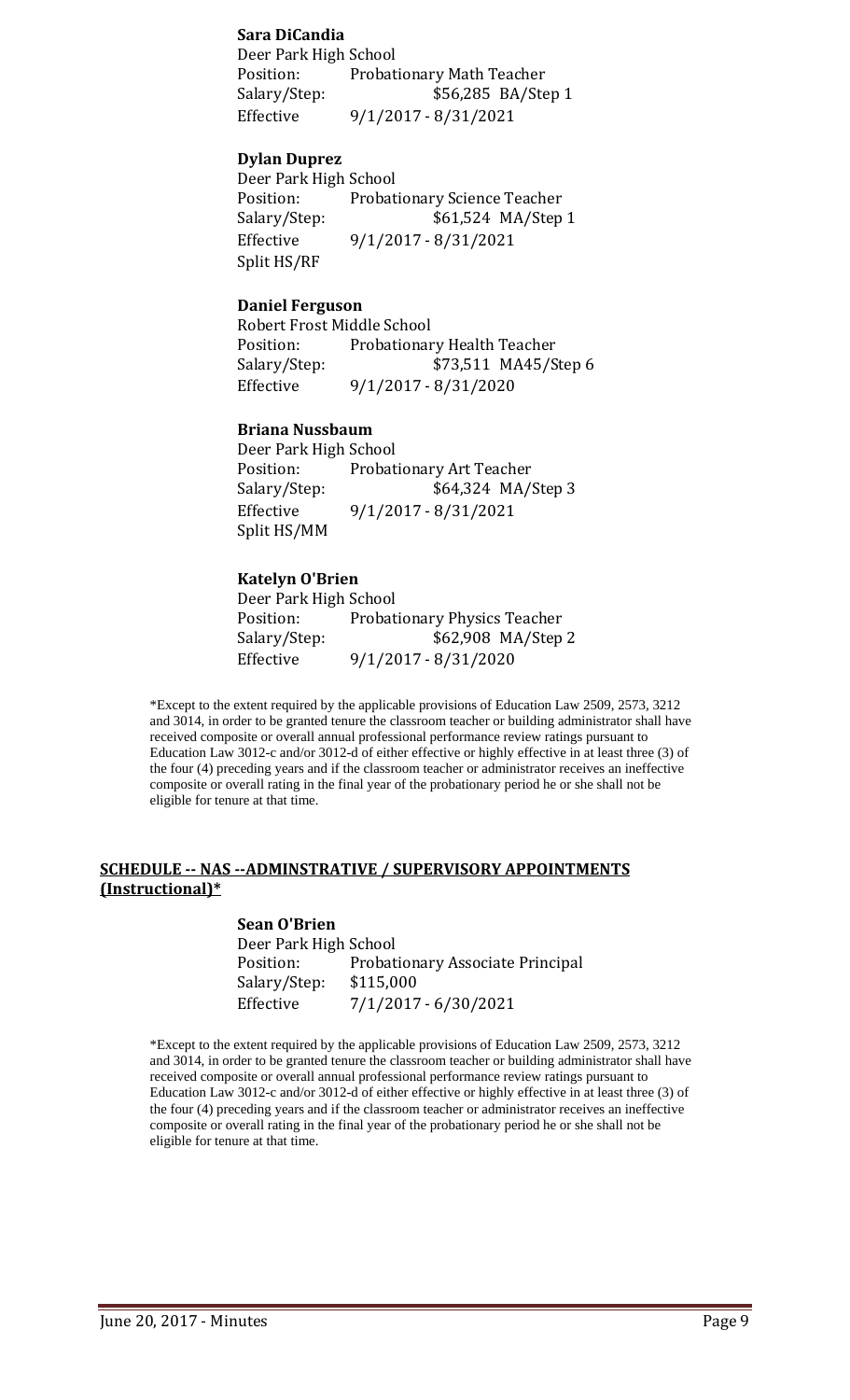### **SCHEDULE -- NPS --PER DIEM SUBSTITUTES (Instructional)**

## **Kristin Brandman**

District Wide Per-Diem Substitute Teacher<br>\$110/day Salary/Step:<br>Effective Effective 5/30/2017 - 6/30/2017 Certifications: Early Childhood Ed, Childhood Ed

## **Michelle Ngai**

District Wide Per-Diem Substitute Teacher Salary/Step: \$110/day<br>Effective 6/1/2017  $6/1/2017 - 6/23/2017$ Certifications: Childhood Ed, Students w/ Disabilities 1-6

### **Karina Pistorio**

District Wide Per-Diem Substitute Teacher/Substitute T.A. \$110/70 day Salary/Step:<br>Effective Effective 5/24/2017 - 6/30/2017 Certification: Elementary

## **Janet Werner**

District Wide Per-Diem Substitute Teacher<br>\$110/day Salary/Step:<br>Effective Effective 6/13/2017 - 6/23/2017

### **SCHEDULE -- NS --PERMANENT SUBSTITUTES (Instructional)**

#### **Jeremy Cuebas**

Deer Park High School .8 Permanent Substitute Teacher<br>\$125/day Salary/Step:<br>Effective Effective 9/1/2017 - 6/30/2018 Salary prorated at \$100 per day

### **Maria Gomez**

Deer Park High School .6 Permanent Substitute Teacher<br>\$125/day Salary/Step:<br>Effective  $1/26/2018 - 6/30/2018$ Salary prorated at \$75 per day

## **Nicole Pitta**

Deer Park High School .2 Permanent Substitute Teacher<br>\$125/day Salary/Step:<br>Effective Effective 9/1/2017 - 6/30/2018 Salary prorated at \$25/day

## **Leanne Snelder**

Deer Park High School .8 Permanent Substitute Teacher<br>\$125/day Salary/Step: Effective 9/1/2017 - 6/30/2018 Salary prorated at \$100 per day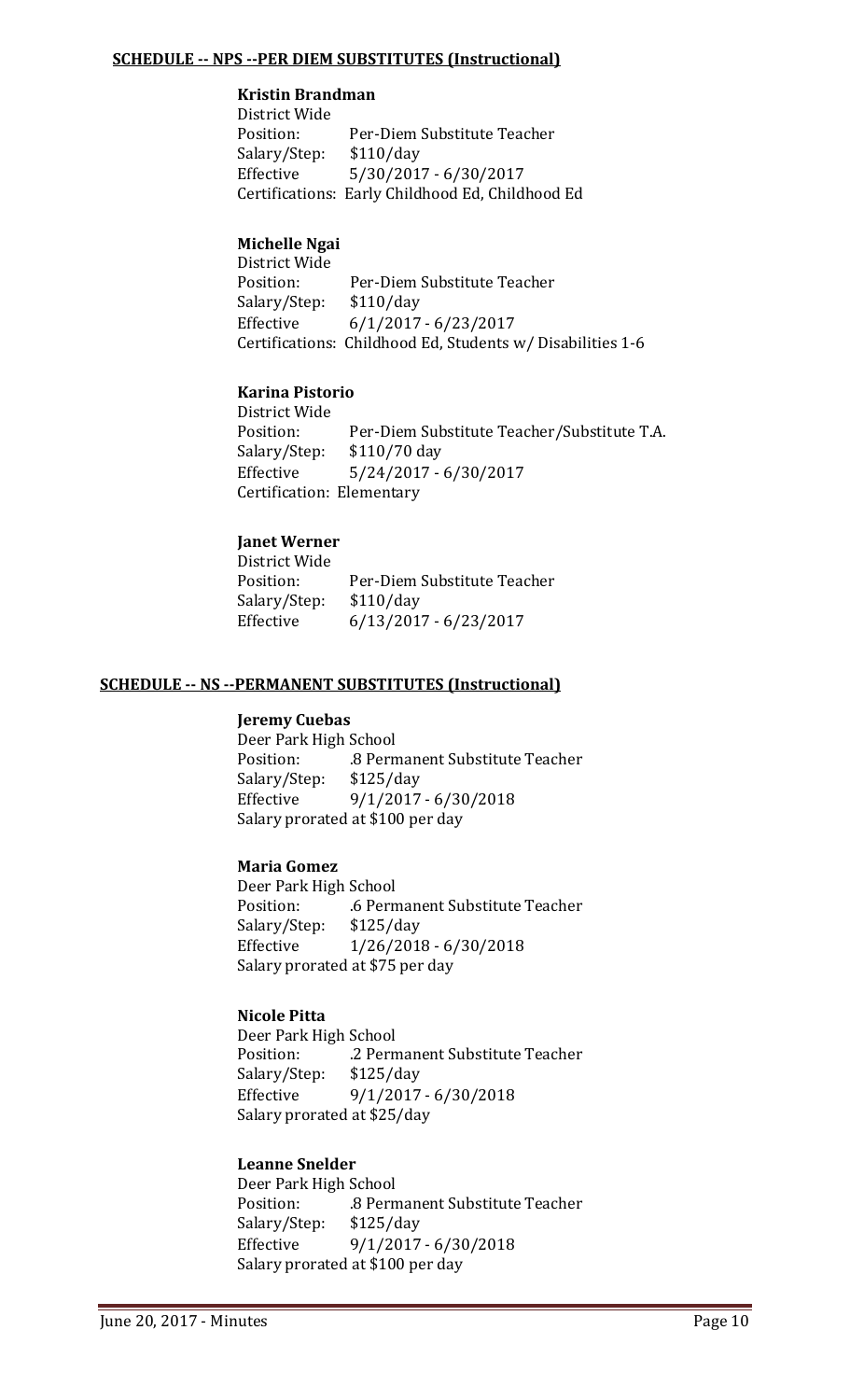## **SCHEDULE -- NSS --SUMMER SCHOOL APPOINTMENTS (Instructional)**

## **Thomas Alcabes**

May Moore School<br>Position: Sul Substitute Summer School Teacher<br>\$231/day Salary/Step:<br>Effective Effective 7/5/2017 - 8/15/2017

### **Vincent Amodio**

May Moore School Summer School Teacher Salary/Step: \$6,939.57<br>Effective 7/5/2017 Effective 7/5/2017 - 8/15/2017 5 days per week/4 hours per day

#### **Angela Baker**

May Moore School<br>Position: Sui Summer School Teaching Assistant Salary/Step: \$20.52/hour<br>Effective 7/5/2017 - 8 Effective 7/5/2017 - 8/15/2017 5 days per week/4 hours per day

### **Audrey Barrett**

May Moore School<br>Position: Sul Substitute Summer School Teaching Assistant<br>\$20.52/hour Salary/Step:<br>Effective Effective 7/5/2017 - 8/15/2017

### **Audrey Barrett**

May Moore School<br>Position: Sul Substitute Summer School Teacher<br>\$231/day Salary/Step: Effective 7/5/2017 - 8/15/2017

## **Stephen Bertelle**

May Moore School<br>Position: Sui Summer School Teaching Assistant<br>\$20.52/hour Salary/Step:<br>Effective Effective 7/5/2017 - 8/15/2017 5 days per week/4 hours per day

#### **Robin Billings**

May Moore School Position: Summer School Teaching Assistant<br>Salary/Step: \$20.52/hour Salary/Step:<br>Effective Effective 7/5/2017 - 8/15/2017 5 days per week/4 hours per day

## **Marcella Biordi**

May Moore School<br>Position: EN ENL Summer Enrichment Teacher<br>\$3,950 Salary/Step:<br>Effective Effective 7/10/2017 - 8/3/2017 4 days per week/3 hours per day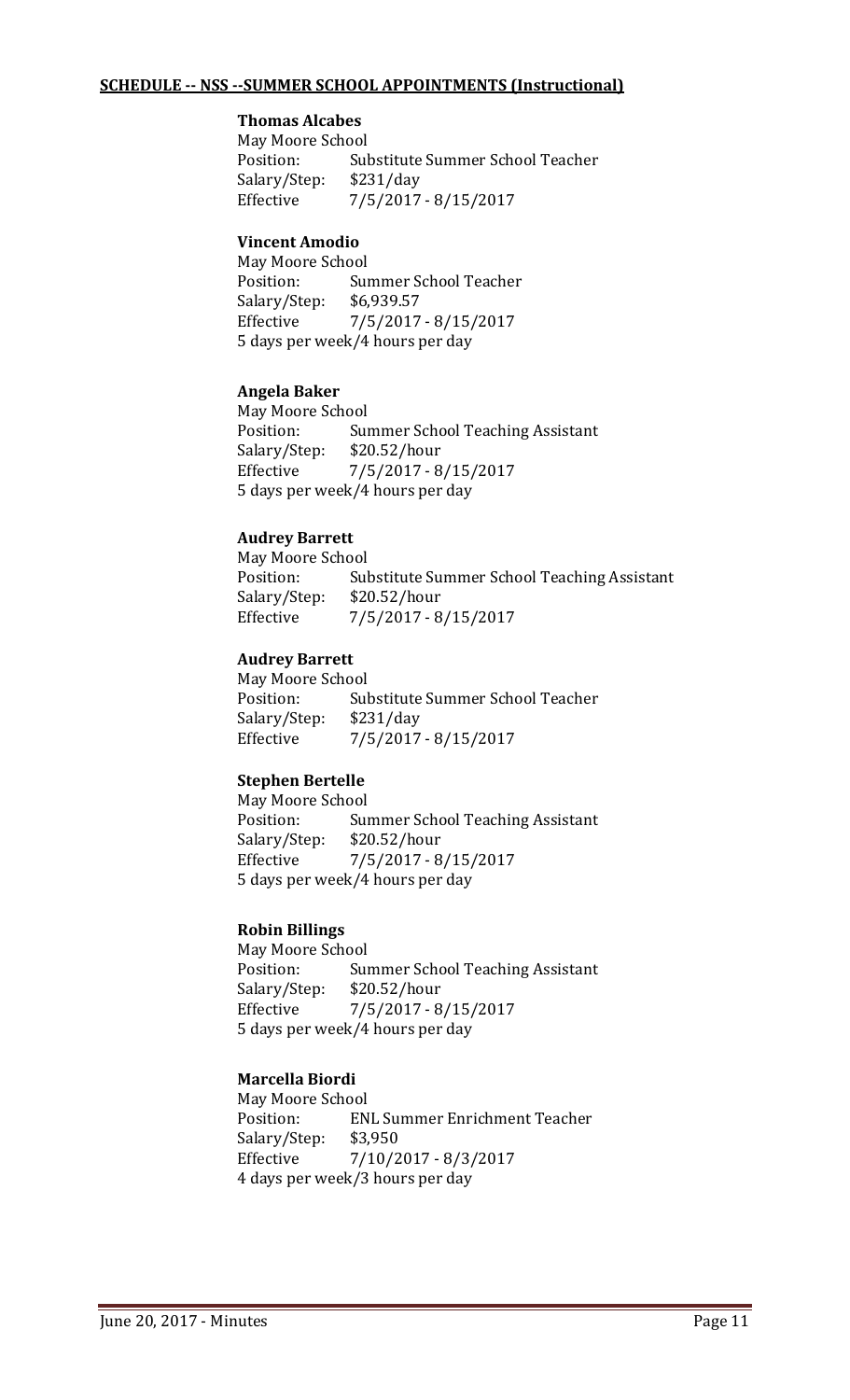## **Alannah Boccard**

May Moore School<br>Position: Sui Summer School Teacher<br>\$6,939.57 Salary/Step: Effective 7/5/2017 - 8/15/2017 5 days per week/4 hours per day

#### **Lauren Boncimino**

May Moore School Summer School Teaching Assistant<br>\$20.52/hour Salary/Step:<br>Effective  $7/5/2017 - 8/15/2017$ 5 days per week/4 hours per day

### **Rachel Burkel**

May Moore School<br>Position: Sur Summer School Teacher<br>\$6,939.57 Salary/Step: Effective 7/5/2017 - 8/15/2017 5 days per week/4 hours per day

## **Cecilia Caltabellotta**

May Moore School<br>Position: Sur Summer School Teaching Assistant<br>\$20.52/hour Salary/Step: Effective 7/5/2017 - 8/15/2017 5 days per week/4 hours per day

### **Joyce Carmen**

May Moore School<br>Position: Sur Summer School Teaching Assistant<br>\$20.52/hour Salary/Step: Effective 7/5/2017 - 8/15/2017 5 days per week/4 hours per day

## **Heather Ciurleo**

May Moore School<br>Position: Sur Summer School Teacher<br>\$6.939.57 Salary/Step:<br>Effective Effective 7/5/2017 - 8/15/2017 5 days per week/4 hours per day

#### **Janet Ciurleo**

May Moore School Position: Summer School Teaching Assistant<br>Salary/Step: \$20.52/hour  $$20.52/hour$ Effective 7/5/2017 - 8/15/2017 5 days per week/4 hours per day

### **Lorrie Cook**

May Moore School<br>Position: Sur Position: Summer School Teaching Assistant<br>Salary/Step: \$20.52/hour  $$20.52/hour$ Effective 7/5/2017 - 8/15/2017 5 days per week/4 hours per day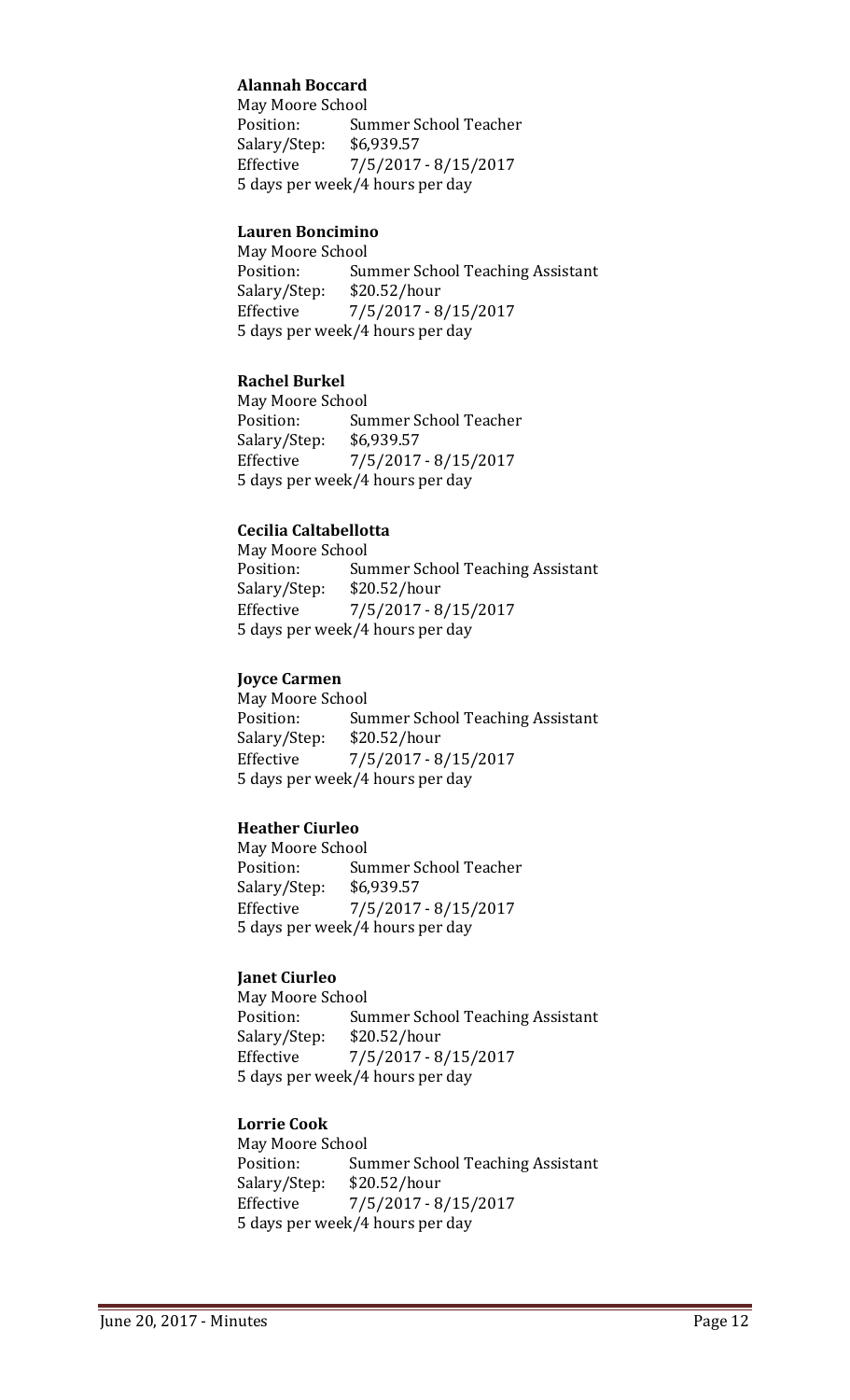## **Rebecca Corbin**

May Moore School<br>Position: EN ENL Summer Enrichment Teacher<br>\$3,950 Salary/Step: Effective 7/10/2017 - 8/3/2017 4 days per week/3 hours per day

### **Randi Cortina**

May Moore School<br>Position: Sui Summer School Teaching Assistant<br>\$20.52/hour Salary/Step: Effective 7/5/2017 - 8/15/2017 5 days per week/4 hours per day

#### **Vivian D'Agostaro**

May Moore School<br>Position: Sur Position: Summer School Teaching Assistant<br>Salary/Step: \$20.52/hour \$20.52/hour Effective 7/5/2017 - 8/15/2017 5 days per week/4 hours per day

### **Brittany DeMaio**

May Moore School<br>Position: Sui Summer School Teaching Assistant<br>\$20.52/hour Salary/Step:<br>Effective Effective 7/5/2017 - 8/15/2017 5 days per week/4 hours per day

### **Nancy Depalo**

May Moore School<br>Position: Sur Summer School Teaching Assistant<br>\$20.52/hour Salary/Step:<br>Effective  $7/5/2017 - 8/15/2017$ 5 days per week/4 hours per day

#### **Debra DiModica**

May Moore School<br>Position: Sui Position: Summer School Teaching Assistant<br>Salary/Step: \$20.52/hour Salary/Step: \$20.52/hour<br>Effective 7/5/2017 - 8 Effective 7/5/2017 - 8/15/2017 5 days per week/4 hours per day

#### **Laura Dunn**

May Moore School<br>Position: Sui Position: Summer School Teaching Assistant<br>Salary/Step: \$20.52/hour Salary/Step: \$20.52/hour<br>Effective 7/5/2017 - 8 Effective 7/5/2017 - 8/15/2017 5 days per week/4 hours per day

## **Kimberly Essig**

May Moore School<br>Position: EN ENL Summer Enrichment Teacher<br>\$3,950 Salary/Step: Effective 7/10/2017 - 8/3/2017 4 days per week/3 hours per day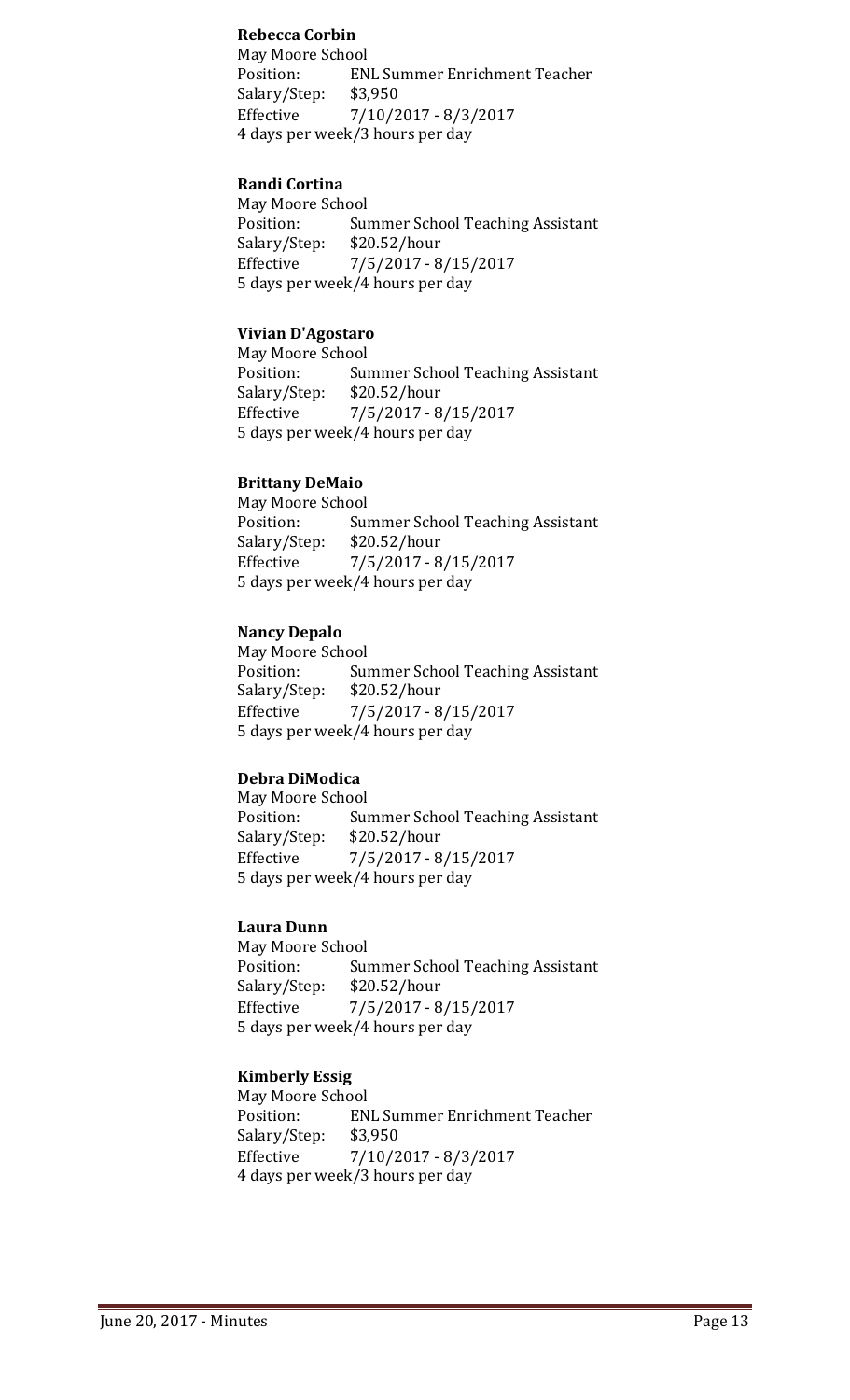#### **Daniel Franco**

May Moore School Summer School Teacher<br>\$6,939.57 Salary/Step: Effective 7/5/2017 - 8/15/2017 5 days per week/4 hours per day

#### **Michelle Franco**

May Moore School<br>Position: Sui Summer School Teacher<br>\$6,939.57 Salary/Step: Effective 7/5/2017 - 8/15/2017 5 days per week/4 hours per day

#### **Anna Friedank**

May Moore School<br>Position: Sui Summer School Teacher<br>\$6,939.57 Salary/Step: Effective 7/5/2017 - 8/15/2017 5 days per week/4 hours per day

#### **Maria Giammona**

May Moore School<br>Position: Sui Position: Summer School Teaching Assistant<br>Salary/Step: \$20.52/hour Salary/Step: \$20.52/hour<br>Effective 7/5/2017 - 8 Effective 7/5/2017 - 8/15/2017 5 days per week/4 hours per day

### **Barbara Goemans**

May Moore School<br>Position: Sui Position: Summer School Teaching Assistant<br>Salary/Step: \$20.52/hour  $$20.52/hour$ Effective 7/5/2017 - 8/15/2017 5 days per week/4 hours per day

#### **Gail Heffernan**

May Moore School<br>Position: Sui Position: Summer School Teaching Assistant<br>Salary/Step: \$20.52/hour Salary/Step: \$20.52/hour<br>Effective 7/5/2017 - 8 Effective 7/5/2017 - 8/15/2017 5 days per week/4 hours per day

#### **Noemi Herles**

May Moore School<br>Position: Sul Position: Substitute Summer School Teaching Assistant<br>Salary/Step: \$20.52/hour Salary/Step: \$20.52/hour<br>Effective 7/5/2017 - 8 Effective 7/5/2017 - 8/15/2017

## **Cynthia Kercy**

May Moore School Position: Summer School Teaching Assistant<br>Salary/Step: \$20.52/hour  $$20.52/hour$ Effective 7/5/2017 - 8/15/2017 5 days per week/4 hours per day

## **Maria Loeffel**

May Moore School<br>Position: Sul Substitute Summer School Teaching Assistant<br>\$20.52/hour Salary/Step: Effective 7/5/2017 - 8/15/2017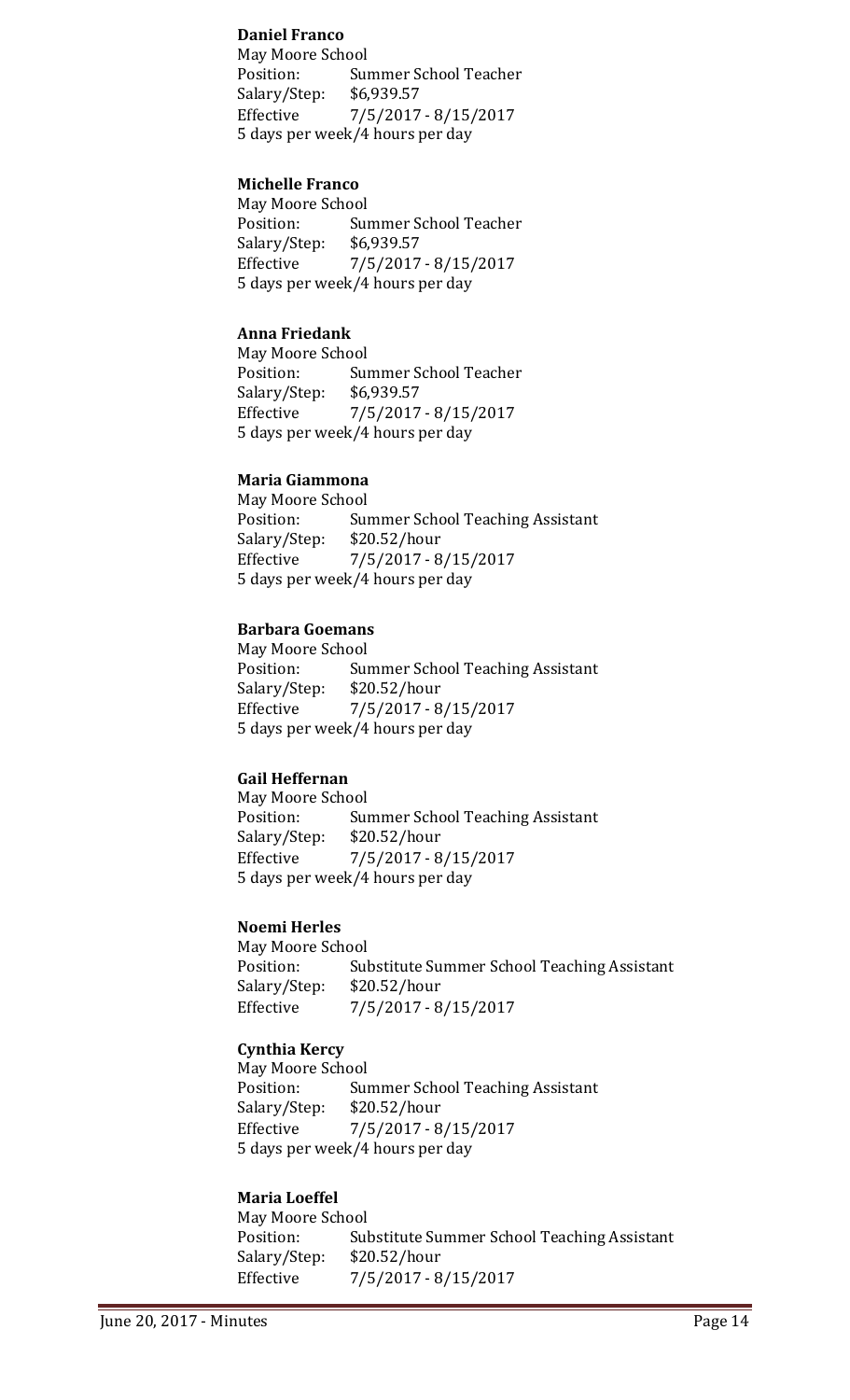### **Danielle Maccarone**

May Moore School Summer School Teaching Assistant<br>\$20.52/hour Salary/Step:<br>Effective Effective 7/5/2017 - 8/15/2017 5 days per week/4 hours per day

## **Marissa Manfredi**

May Moore School<br>Position: Sur Summer School Teaching Assistant Salary/Step: \$20.52/hour<br>Effective 7/5/2017 - 8 Effective 7/5/2017 - 8/15/2017 5 days per week/4 hours per day

## **Dawn McMullen**

May Moore School<br>Position: Sui Summer School Teaching Assistant Salary/Step: \$20.52/hour Effective 7/5/2017 - 8/15/2017 5 days per week/4 hours per day

#### **Robin Mont**

May Moore School<br>Position: Sui **Summer School Teaching Assistant** Salary/Step: \$20.52/hour Effective 7/5/2017 - 8/15/2017 5 days per week/4 hours per day

### **Dorothy Monteith**

May Moore School<br>Position: Sur Summer School Teaching Assistant Salary/Step: \$20.52/hour Effective 7/5/2017 - 8/15/2017 5 days per week/4 hours per day

## **Patricia Myers**

May Moore School<br>Position: Sur **Summer School Teaching Assistant** Salary/Step: \$20.52/hour<br>Effective 7/5/2017 - 8  $7/5/2017 - 8/15/2017$ 5 days per week/4 hours per day

#### **Stephanie O'Connell**

May Moore School<br>Position: Sui Summer School Speech Teacher<br>\$6,939.57 Salary/Step:<br>Effective Effective 7/5/2017 - 8/15/2017 5 days per week/4 hours per day

## **Kathy Ohanian**

May Moore School<br>Position: Sul Substitute Summer School Teaching Assistant Salary/Step: \$20.52/hour<br>Effective 7/5/2017 - 8 Effective 7/5/2017 - 8/15/2017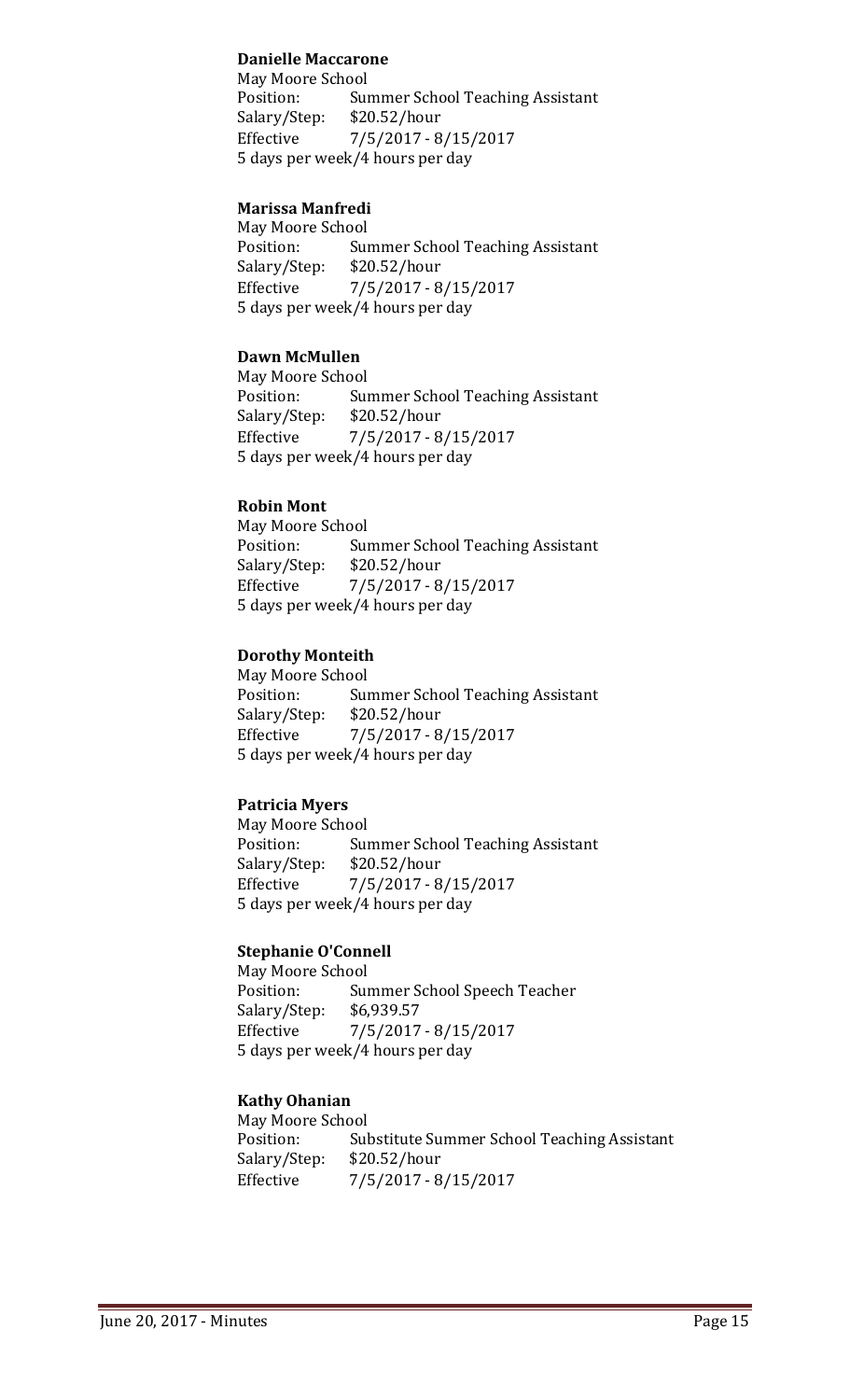## **Joanne Pendzinski**

May Moore School<br>Position: Sui Summer School Teaching Assistant<br>\$20.52/hour Salary/Step: Effective 7/5/2017 - 8/15/2017 5 days per week/4 hours per day

#### **Sean Price**

May Moore School<br>Position: Sul Substitute Summer School Teaching Assistant<br>\$20.52/hour Salary/Step:<br>Effective Effective 7/5/2017 - 8/15/2017

## **Maria Reccardi**

May Moore School<br>Position: Sui Summer School Teaching Assistant<br>\$20.52/hour Salary/Step:<br>Effective Effective 7/5/2017 - 8/15/2017 5 days per week/4 hours per day

### **Lori Reutzel**

May Moore School<br>Position: Sui Summer School Teaching Assistant<br>\$20.52/hour Salary/Step: Effective 7/5/2017 - 8/15/2017 5 days per week/4 hours per day

## **Ronald Rudaitis**

May Moore School Substitute Summer School Teaching Assistant<br>\$20.52/hour Salary/Step:<br>Effective Effective 7/5/2017 - 8/15/2017

## **Audrey Schulter**

May Moore School<br>Position: Sul Substitute Summer School Teacher<br>\$231/day Salary/Step:<br>Effective Effective 7/5/2017 - 8/15/2017

## **Keri Schumacher**

May Moore School<br>Position: Sul Substitute Summer School Teacher<br>\$231/day Salary/Step:<br>Effective Effective 7/5/2017 - 8/15/2017

## **Phyllis Senia**

May Moore School<br>Position: Sui Summer School Lead Teacher/Supervisor<br>\$8,250 Salary/Step: Effective 7/5/2017 - 8/15/2017 5 days per week/4 hours per day

#### **Deborah Siford**

May Moore School<br>Position: Sul Substitute Summer School Teaching Assistant<br>\$20.52/hour Salary/Step: Effective 7/5/2017 - 8/15/2017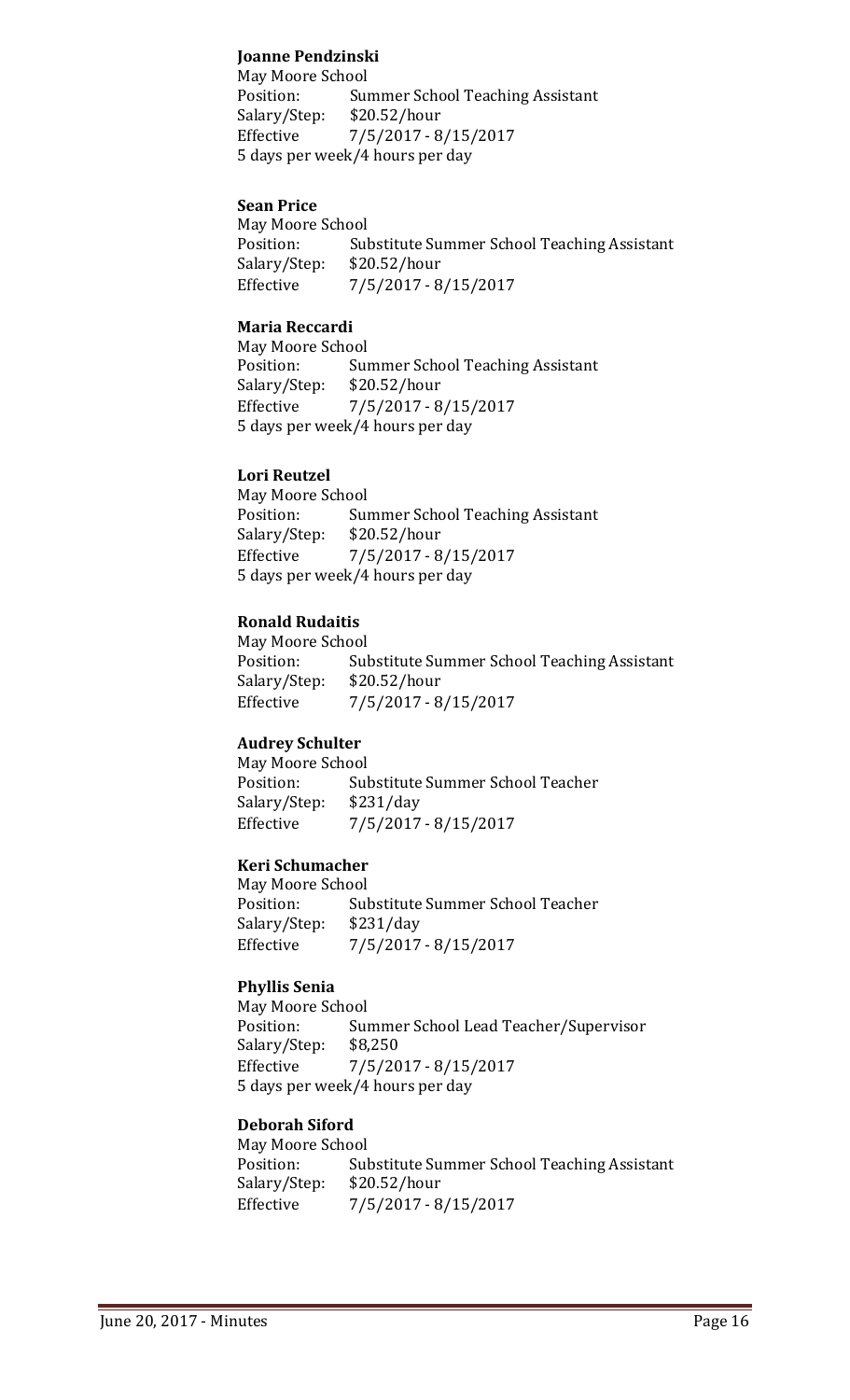## **Christine Sokol**

May Moore School<br>Position: Sur Summer School Speech Teacher<br>\$6,939.57 Salary/Step: Effective 7/5/2017 - 8/15/2017 5 days per week/4 hours per day

## **Jaclyn Stein**

May Moore School<br>Position: Sul Substitute Summer School Teacher<br>\$231/day Salary/Step:<br>Effective Effective 7/5/2017 - 8/15/2017

## **Anna Strenta**

May Moore School<br>Position: Sui Summer School Teaching Assistant<br>\$20.52/hour Salary/Step:<br>Effective  $7/5/2017 - 8/15/2017$ 5 days per week/4 hours per day

## **Lori Sullivan**

May Moore School<br>Position: Sui Summer School Teacher<br>\$6,939.57 Salary/Step:<br>Effective Effective 7/5/2017 - 8/15/2017 5 days per week/4 hours per day

## **Marie Tortorici**

May Moore School<br>Position: Sui Summer School Teacher<br>\$6,939.57 Salary/Step:<br>Effective Effective 7/5/2017 - 8/15/2017 5 days per week/4 hours per day

## **Amanda Traube**

May Moore School<br>Position: Sul Substitute Summer School Teaching Assistant<br>\$20.52/hour Salary/Step: Effective 7/5/2017 - 8/15/2017

## **Joseph Verdicchio**

May Moore School<br>Position: Sul Substitute Summer School Teacher<br>\$231/day Salary/Step:<br>Effective Effective 7/5/2017 - 8/15/2017

## **Beth Wallace**

May Moore School<br>Position: Sul Substitute Summer School Teaching Assistant<br>\$20.52/hour Salary/Step:<br>Effective Effective 7/5/2017 - 8/15/2017

## **Christina Wehmann**

May Moore School<br>Position: Sui Summer School Teaching Assistant<br>\$20.52/hour Salary/Step: Effective 7/5/2017 - 8/15/2017 5 days per week/4 hours per day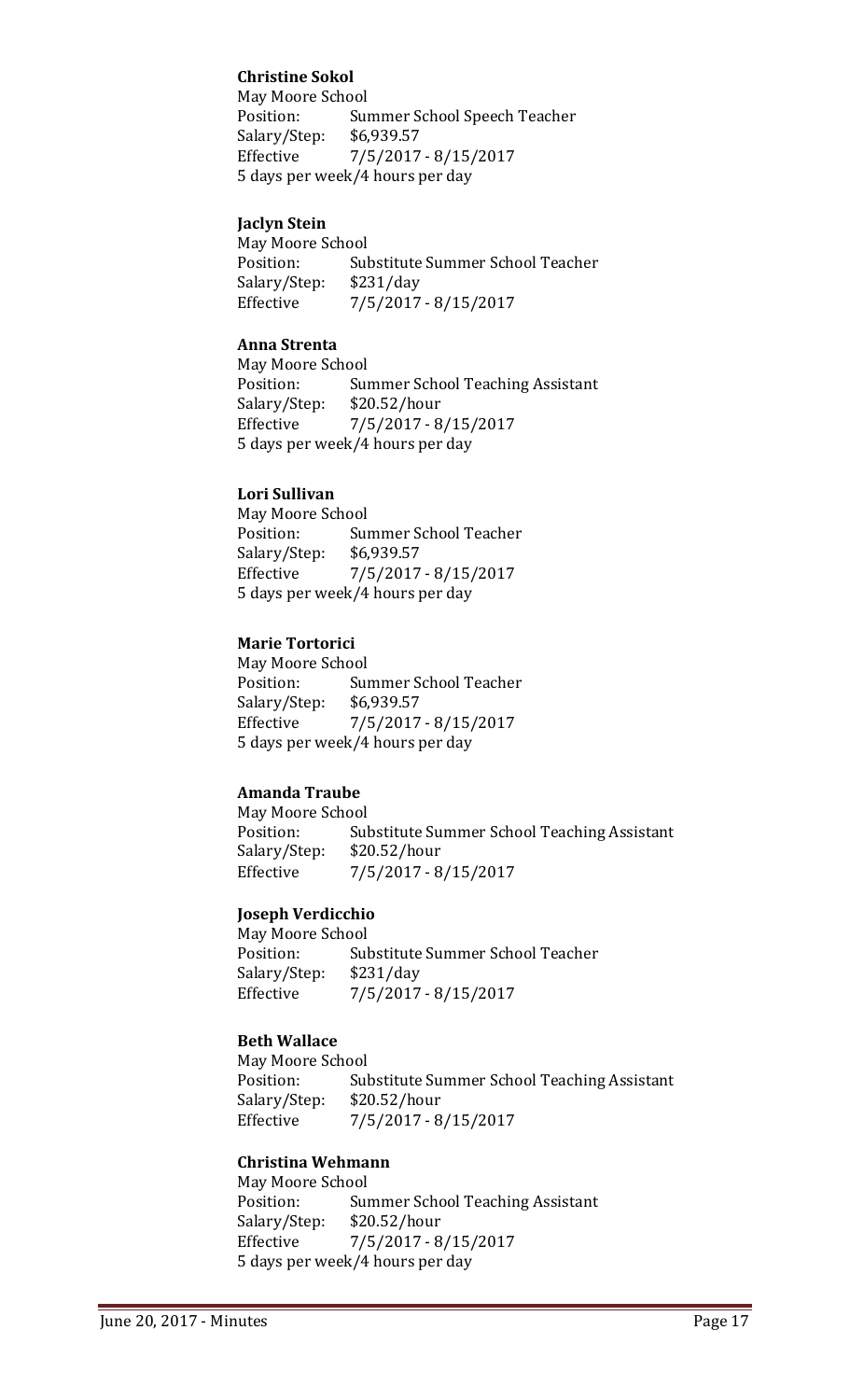## **Suzanne Wright**

May Moore School Summer School Teaching Assistant<br>\$20.52/hour Salary/Step: Effective 7/5/2017 - 8/15/2017 5 days per week/4 hours per day

## **SCHEDULE -- O --RESIGNATIONS / RETIREMENTS / REMOVALS / TERMINATIONS (Instructional)**

### **Christine Criscione**

District Wide District Administrator of Secondary Curriculum and Instruction Salary/Step: Effective 6/30/2017 Resignation. No outstanding obligation to the district.

#### **Wendy Flederbach**

Deer Park High School<br>Position: Special Special Education Teacher Salary/Step:<br>Effective Effective 6/30/2017 Resignation for the purpose of RETIREMENT. No outstanding obligation to the district.

## **Francis Miata**

Deer Park High School<br>Position: Math T Math Teacher Salary/Step: Effective 6/30/2017 Resignation. No outstanding obligation to the district.

#### **Brian Norton**

Deer Park High School<br>Position: District District Administrator of Secondary Special Education Salary/Step:<br>Effective Effective 6/30/2017 Resignation. No outstanding obligation to the district.

## **Carol Schaefer**

Deer Park High School<br>Position: Science Science Teacher Salary/Step: Effective 6/30/2017 Resignation for the purpose of RETIREMENT. No outstanding obligation to the district.

#### **SCHEDULE -- Q --LEAVES OF ABSENCE (Instructional)**

## **Gina Palasciano**

District Wide C.A. World Language & ENL Salary/Step:<br>Effective Effective 5/31/2017 - 6/30/2017 Extension of Paid Medical Leave of Absence (WC)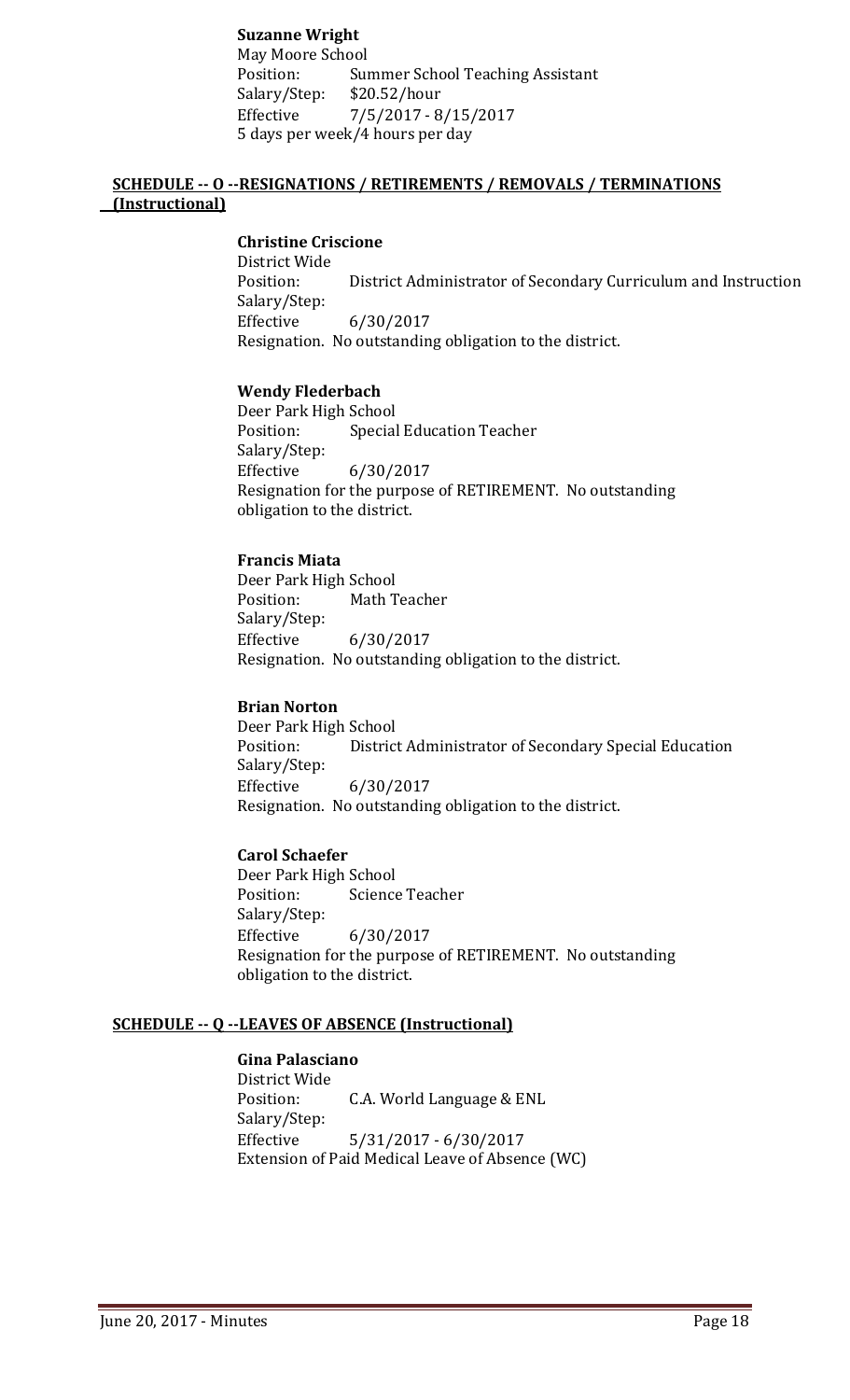## **Ronald Rudaitis**

Robert Frost Middle School<br>Position: Teaching As **Teaching Assistant** Salary/Step: Effective 9/1/2017 - 12/1/2017 Unpaid Leave of Absence in order to Student Teach

### **SCHEDULE -- TR --TRANSFERS (Instructional)**

#### **Annette Armenti**

John Quincy Adams School<br>Position: Special Edu **Special Education Teacher** Salary/Step: Effective 9/1/2017 Transfer from JFK to JQA due to department needs

## **Aida Buckley**

St. Cyril **Teaching Assistant** Salary/Step: Effective 9/1/2017 - 6/30/2018 Transfer from RF to SS. Cyril's due to 1:1 student IEP need

### **Carla DeVito**

Robert Frost Middle School<br>Position: English Tea **English Teacher** Salary/Step: Effective 9/1/2017 Transfer from HS to RF due to department needs/teacher request

## **Kerri Held**

Deer Park High School<br>Position: Math T Math Teacher Salary/Step:<br>Effective  $9/1/2017$ Transfer from RF to HS due to department needs

## **Rosemarie Lang**

May Moore School<br>Position: Sp **Special Education Teacher** Salary/Step:<br>Effective 9/1/2017 Transfer from JFK to MM/JQA due to department needs

#### **SCHEDULE -- TTPA --TEMPORARY ASSIGNMENT (Instructional)**

## **Maria Adams**

Deer Park High School<br>Position: Regent Regents Review Teacher<br>\$69.47/hr Salary/Step:<br>Effective Effective 8/7/2017 - 8/15/2017 Living Environment - 2 hours per session

## **Maria Adams**

Deer Park High School<br>Position: Regent Regents Proctor Salary/Step: \$34.84/hr Effective 8/16/2017 - 8/17/2017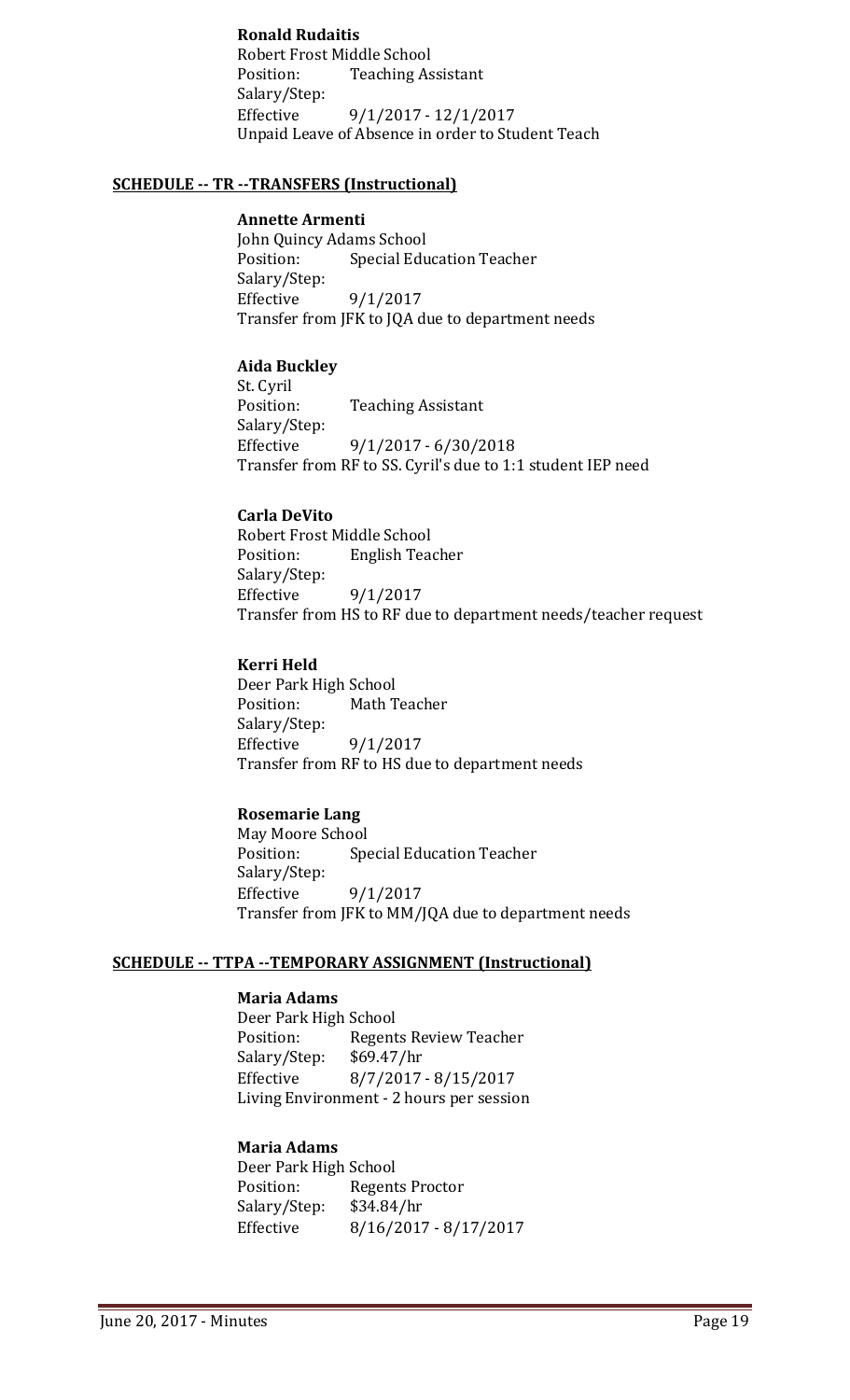## **Maria Adams**

Deer Park High School Regents Review Grader<br>\$69.47/hr Salary/Step:<br>Effective Effective 8/16/2017 - 8/18/2017 Living Environment

## **Francis Amendola**

Deer Park High School<br>Position: Regent Regents Review Teacher<br>\$69.47/hr Salary/Step:<br>Effective Effective 8/7/2017 - 8/15/2017 Chemistry - 2 hours per session

## **Francis Amendola**

Deer Park High School<br>Position: Regent Regents Proctor<br>\$34.84/hr Salary/Step: Effective 8/16/2017 - 8/17/2017

#### **Francis Amendola**

Deer Park High School<br>Position: Regent Regents Review Grader<br>\$69.47/hr Salary/Step:<br>Effective Effective 8/16/2017 - 8/18/2017 Chemistry

#### **Vincent Amodio**

District Wide ABA Home Provider<br>\$50/hour Salary/Step: Effective 7/1/2017 - 6/30/2018

#### **Dana Aprile**

Deer Park High School<br>Position: Regent Regents Proctor<br>\$34.84/hr Salary/Step:<br>Effective Effective 8/16/2017 - 8/17/2017

#### **Michael Beretta**

Deer Park High School Regents Review Teacher<br>\$69.47/hr Salary/Step: Effective 8/7/2017 - 8/15/2017 Global History, US History - 2 hours per session

#### **Michael Beretta**

Deer Park High School<br>Position: Regent Regents Proctor<br>\$34.84/hr Salary/Step:<br>Effective  $8/16/2017 - 8/17/2017$ 

#### **Michael Beretta**

Deer Park High School Regents Review Grader<br>\$69.47/hr Salary/Step: Effective 8/16/2017 - 8/18/2017 Global History, US History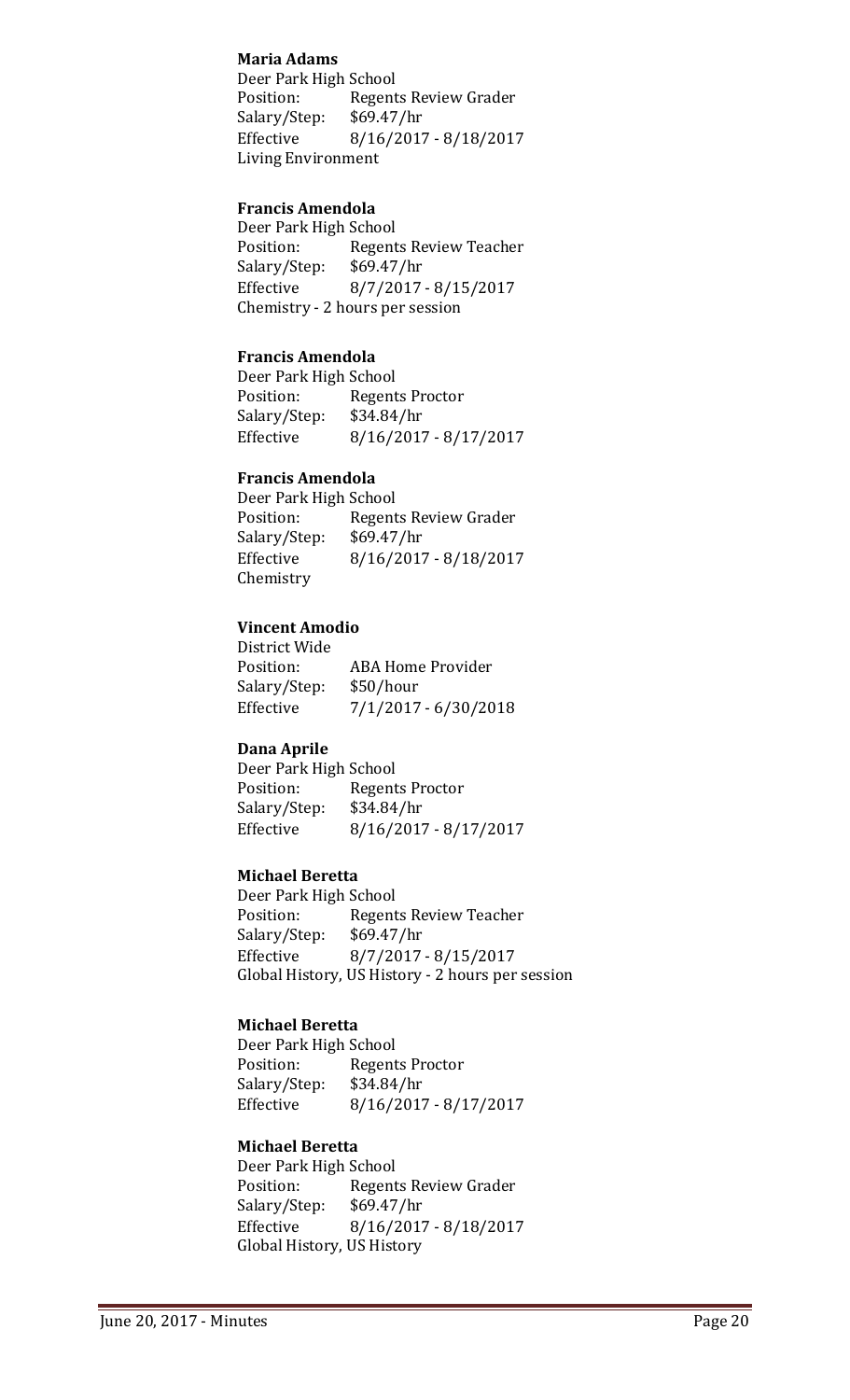#### **Alison Branca**

Deer Park High School<br>Position: Regent Regents Review Teacher<br>\$69.47/hr Salary/Step: Effective 8/7/2017 - 8/15/2017 Earth Science - 2 hours per session

#### **Alison Branca**

Deer Park High School<br>Position: Regent Regents Proctor Salary/Step: \$34.84/hr<br>Effective 8/16/2017 Effective 8/16/2017 - 8/17/2017

### **Alison Branca**

Deer Park High School<br>Position: Regent Regents Review Grader<br>\$69.47/hr Salary/Step:<br>Effective Effective 8/16/2017 - 8/18/2017 Earth Science

#### **Joyce Carmen** e<br>Trict Wid

| District Wide |                          |
|---------------|--------------------------|
| Position:     | <b>ABA Home Provider</b> |
| Salary/Step:  | \$25/hour                |
| Effective     | $7/1/2017 - 6/30/2018$   |
|               |                          |

#### **Heather Ciurleo** District Wide

| District Wide |                          |
|---------------|--------------------------|
| Position:     | <b>ABA Home Provider</b> |
| Salary/Step:  | \$50/hour                |
| Effective     | $7/1/2017 - 6/30/2018$   |
|               |                          |

#### **John Colford** District Wide

| DISTRICT WIDE |                        |
|---------------|------------------------|
| Position:     | ABA Home Provider      |
| Salary/Step:  | \$50/hour              |
| Effective     | $7/1/2017 - 6/30/2018$ |
|               |                        |

#### **Robert D'Agostino**

| Deer Park High School |                                    |
|-----------------------|------------------------------------|
| Position:             | <b>Driver Education Instructor</b> |
| Salary/Step:          | $$47.50/$ hour                     |
| Effective             | $9/1/2017 - 6/30/2018$             |
|                       |                                    |

## **Nancy Depalo**

| District Wide |                          |
|---------------|--------------------------|
| Position:     | <b>ABA Home Provider</b> |
| Salary/Step:  | \$50/hour                |
| Effective     | $7/1/2017 - 6/30/2018$   |

#### **Nancy Depalo**

Deer Park High School<br>Position: Regent Regents Proctor<br>\$20.52/hr Salary/Step:<br>Effective Effective 8/16/2017 - 8/17/2017

## **David DePrima**

| District Wide |                        |
|---------------|------------------------|
| Position:     | ABA Home Provider      |
| Salary/Step:  | \$50/hour              |
| Effective     | $7/1/2017 - 6/30/2018$ |
|               |                        |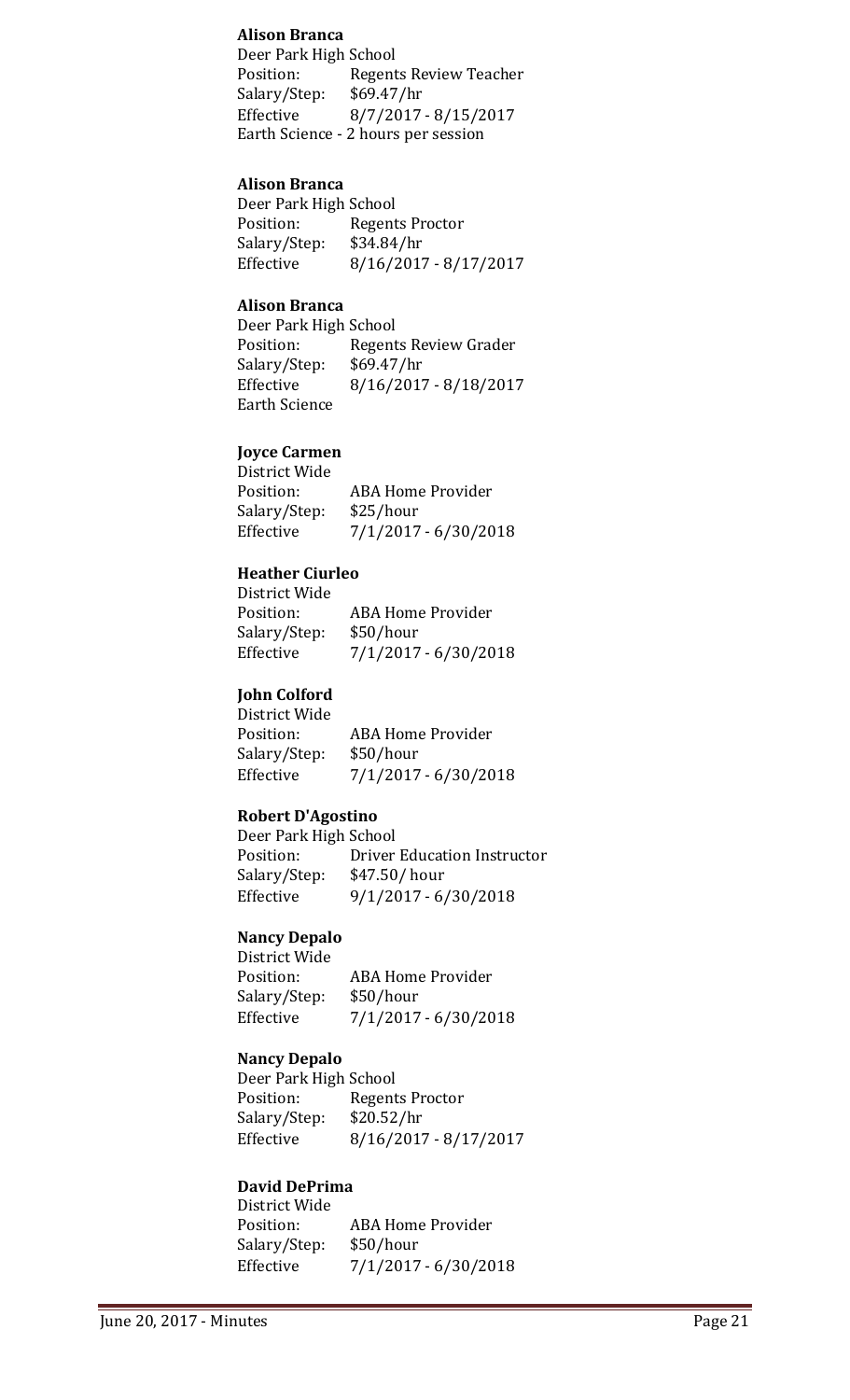#### **Kevin Dluginski**

Deer Park High School Regents Proctor<br>\$34.84/hr Salary/Step: Effective 8/16/2017 - 8/17/2017

#### **Kimberly Essig**

John F Kennedy Intermediate School<br>Position: Substitute AIS After S Substitute AIS After School Teacher<br>\$68.44/hour Salary/Step:<br>Effective  $5/8/2017 - 5/22/2017$ One hour after school on May 8, 9 and 22

#### **Dawn Ferro**

Robert Frost Middle School<br>Position: Grade 8 Scie Grade 8 Science & LE Review Class Teacher<br>\$68.44/hour Salary/Step:<br>Effective Effective 5/9/2017 - 5/11/2017

#### **Barbara Goemans**

| District Wide |                          |
|---------------|--------------------------|
| Position:     | <b>ABA Home Provider</b> |
| Salary/Step:  | \$25/hour                |
| Effective     | $7/1/2017 - 6/30/2018$   |
|               |                          |

#### **Gail Heffernan**  $0 + I^{\Lambda T}$

| District Wide |                          |
|---------------|--------------------------|
| Position:     | <b>ABA Home Provider</b> |
| Salary/Step:  | \$25/hour                |
| Effective     | 7/1/2017 - 6/30/2018     |
|               |                          |

#### **Noemi Herles**

District Wide ABA Home Provider<br>\$25/hour Salary/Step:<br>Effective  $7/1/2017 - 6/30/2018$ 

#### **Cindy Jewell**

Deer Park High School Regents Review Teacher<br>\$69.47/hr Salary/Step: Effective 8/7/2015 - 8/15/2017 Algebra - 2 hours per session

#### **Cindy Jewell**

Deer Park High School<br>Position: Regent Regents Proctor<br>\$34.84/hr Salary/Step:<br>Effective Effective 8/16/2017 - 8/17/2017

#### **Cindy Jewell**

Deer Park High School Regents Review Grader<br>\$69.47/hr Salary/Step: Effective 8/16/2017 - 8/18/2017 Algebra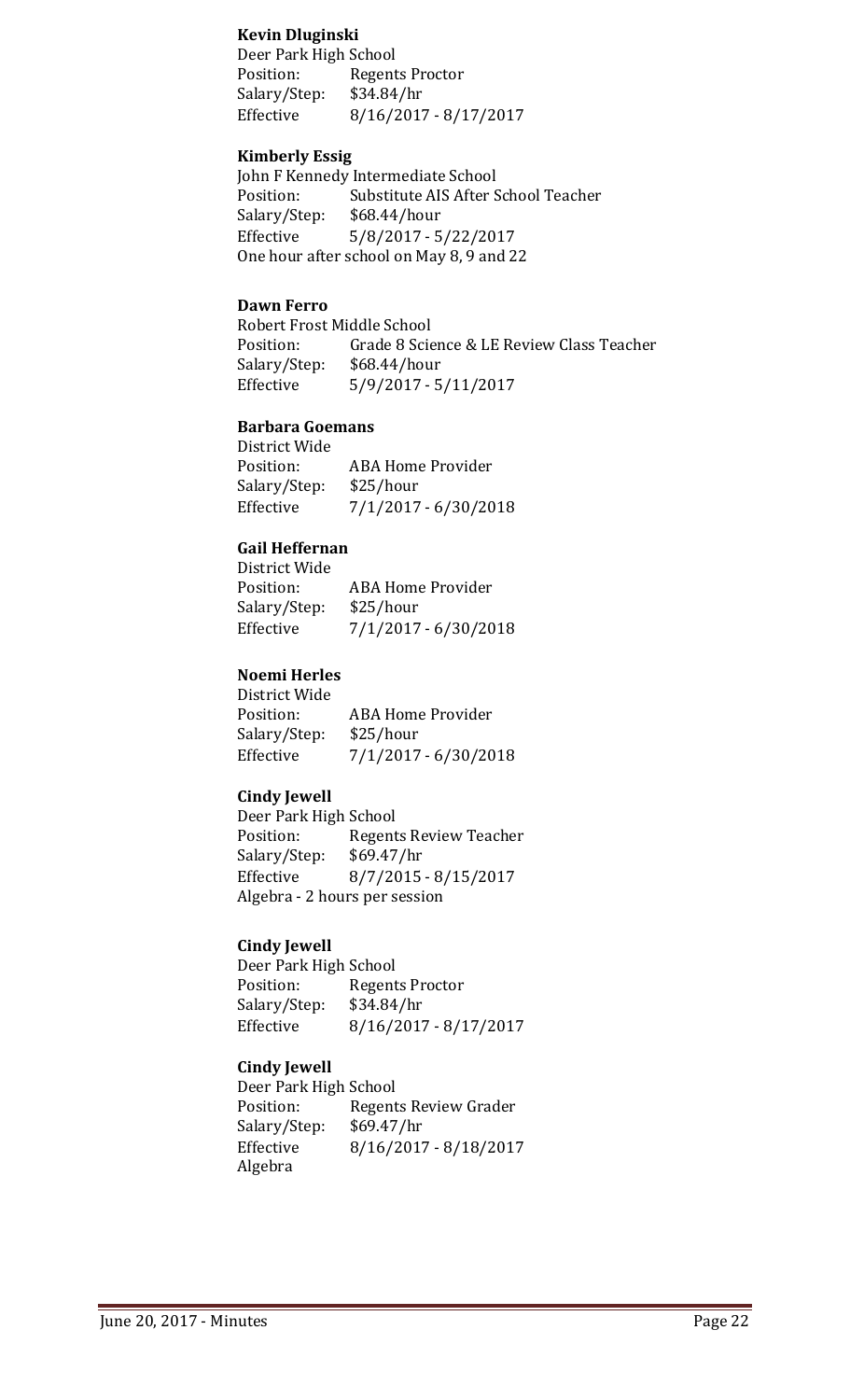## **Amina Kennedy**

Deer Park High School<br>Position: Regent Regents Review Teacher<br>\$69.47/hr Salary/Step:<br>Effective Effective 8/7/2017 - 8/15/2017 ELA - 2 hours per session

#### **Amina Kennedy**

Deer Park High School<br>Position: Regent Regents Review Grader<br>\$69.47/hr Salary/Step:<br>Effective Effective 8/16/2017 - 8/18/2017 ELA

### **Cynthia Kercy**

District Wide ABA Home Provider<br>\$25/hour Salary/Step: Effective 7/1/2017 - 6/30/2018

#### **Lisa Kiernan**

| Regents Proctor<br>Position:         |  |
|--------------------------------------|--|
| \$34.84/hr<br>Salary/Step:           |  |
| $8/16/2017 - 8/17/2017$<br>Effective |  |

#### **Marie Loeffel**

Deer Park High School Regents Proctor<br>\$20.52/hr Salary/Step:<br>Effective Effective 8/16/2017 - 8/17/2017

#### **Jack Lovascio**

Deer Park High School Regents Proctor<br>\$34.84/hr Salary/Step:<br>Effective Effective 8/16/2017 - 8/17/2017

#### **Danielle Maccarrone**

District Wide ABA Home Provider<br>\$25/hour Salary/Step: Effective 7/1/2017 - 6/30/2018

#### **Marrisa Manfredi**

District Wide ABA Home Provider<br>\$25/hour Salary/Step:<br>Effective  $7/1/2017 - 6/30/2018$ 

#### **Lisa Martinello**

Deer Park High School<br>Position: Regent Regents Review Grader<br>\$69.47/hr Salary/Step:<br>Effective Effective 8/16/2017 - 8/18/2017 ELA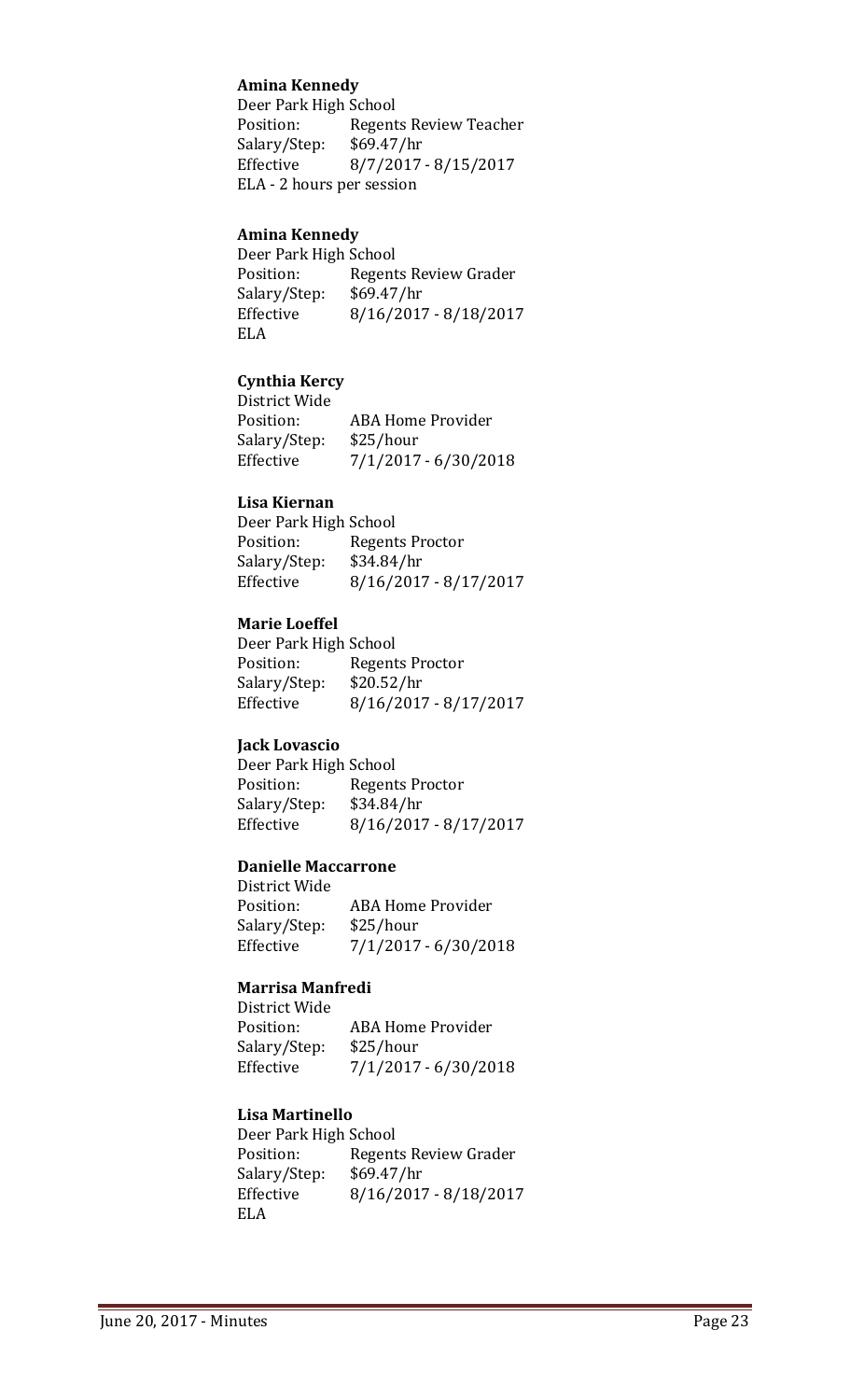## **Anne McCormack**

Deer Park High School<br>Position: Regent Regents Review Teacher<br>\$69.47/hr Salary/Step: Effective 8/7/2015 - 8/15/2017 Algebra 2 - 2 hours per session

#### **Anne McCormack**

Deer Park High School<br>Position: Regent Regents Proctor<br>\$34.84/hr Salary/Step:<br>Effective Effective 8/16/2017 - 8/17/2017

#### **Anne McCormack**

Deer Park High School Position: Regents Review Grader<br>Salary/Step: \$69.47/hr Salary/Step:<br>Effective Effective 8/16/2017 - 8/18/2017 Algebra 2

### **Robin Mont**

District Wide ABA Home Provider<br>\$25/hour Salary/Step:<br>Effective Effective 7/1/2017 - 6/30/2018

### **Stephanie O'Connell**

District Wide ABA Home Provider<br>\$50/hour Salary/Step:<br>Effective  $7/1/2017 - 6/30/2018$ 

# **Maria Reccardi**

District Wide ABA Home Provider<br>\$25/hour Salary/Step:<br>Effective  $7/1/2017 - 6/30/2018$ 

## **Mary Reynolds**

District Wide Special Education Grant Fund Programs Manager<br>\$4,000 Salary/Step: Effective 7/1/2017 - 6/30/2018

#### **Michael Scardigno**

Deer Park High School Regents Proctor<br>\$20.52/hr Salary/Step:<br>Effective Effective 8/16/2017 - 8/17/2017

## **Jeremy Smith**

District Wide ABA Home Provider<br>\$25/hour Salary/Step: Effective 7/1/2017 - 6/30/2018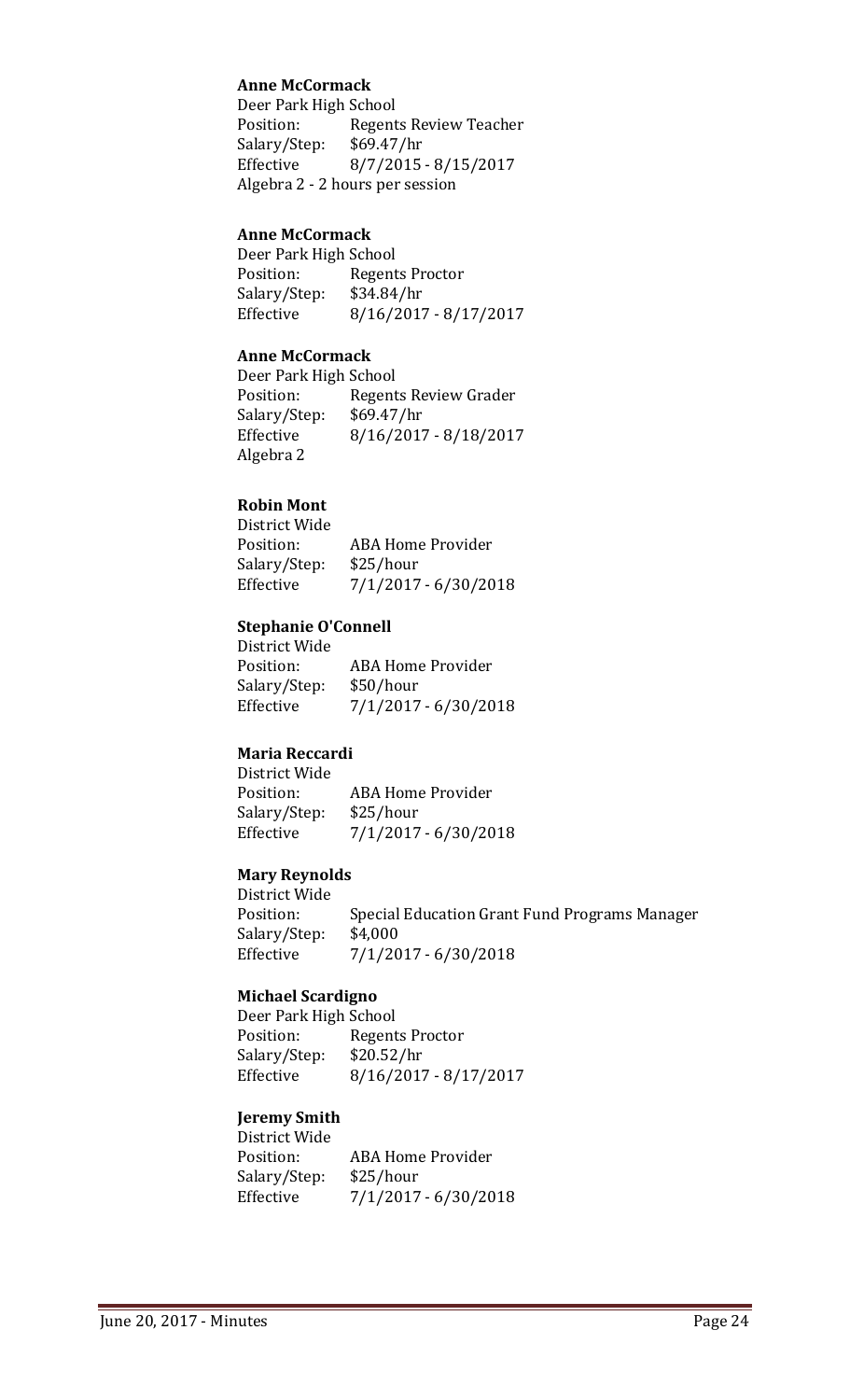## **Matthew Spataro**

Deer Park High School<br>Position: Assista Assistant Marching Band Director<br>\$3,000 Salary/Step:<br>Effective Effective 9/1/2017 - 6/30/2018

## **Jaclyn Stein**

| District Wide |                          |
|---------------|--------------------------|
| Position:     | <b>ABA Home Provider</b> |
| Salary/Step:  | \$25/hour                |
| Effective     | $7/1/2017 - 6/30/2018$   |
|               |                          |

## **Lori Sullivan**

District Wide ABA Home Provider Salary/Step: \$50/hour<br>Effective 7/1/2017  $7/1/2017 - 6/30/2018$ 

## **Eileen Tuozzo**

John F Kennedy Intermediate School<br>Position: Substitute AIS After S Substitute AIS After School Teacher<br>\$68.44/hour Salary/Step:<br>Effective  $5/8/2017 - 5/22/2017$ One hour after school on May 8, 9 and 22

#### **Christina Wehmnn** District Wide

| DISTRICT WIDE |                          |
|---------------|--------------------------|
| Position:     | <b>ABA Home Provider</b> |
| Salary/Step:  | \$25/hour                |
| Effective     | $7/1/2017 - 6/30/2018$   |
|               |                          |

### **Suzanne Wright**

| District Wide |                          |
|---------------|--------------------------|
| Position:     | <b>ABA Home Provider</b> |
| Salary/Step:  | \$25/hour                |
| Effective     | 7/1/2017 - 6/30/2018     |
|               |                          |

## **SCHEDULE 17/BP-789 – SCHEDULE OF BILLS PAYABLE**

| General*                 | # 50                 | 5/31/2017 |
|--------------------------|----------------------|-----------|
| General*                 | # 51                 | 6/30/2017 |
| Trust & Agency*          | # 11                 | 5/31/2017 |
| Trust & Agency*          | # 13                 | 6/30/2017 |
| Federal*                 | # 23                 | 6/30/2017 |
| School Lunch*            | #23                  | 6/30/2017 |
| <b>WORKERS' COMP.*</b>   | Daily Check Register | 5/22/2017 |
| <b>WORKERS' COMP.*</b>   | Daily Check Register | 5/23/2017 |
| <b>WORKERS' COMP.*</b>   | Daily Check Register | 5/31/2017 |
| General                  | #53                  | 5/31/2017 |
| Genera - Medicare Reimb. | # 55                 | 6/30/2017 |
| Federal                  | # 24                 | 6/30/2017 |
| Capital                  | # 30                 | 6/30/2017 |
| School Lunch             | # 20                 | 4/30/2017 |
| School Lunch             | # 24                 | 6/30/2017 |
| WORKERS' COMP.           | Daily Check Register | 6/5/2017  |
| <b>WORKERS' COMP.</b>    | Daily Check Register | 6/5/2017  |
| <b>WORKERS' COMP.</b>    | Daily Check Register | 6/5/2017  |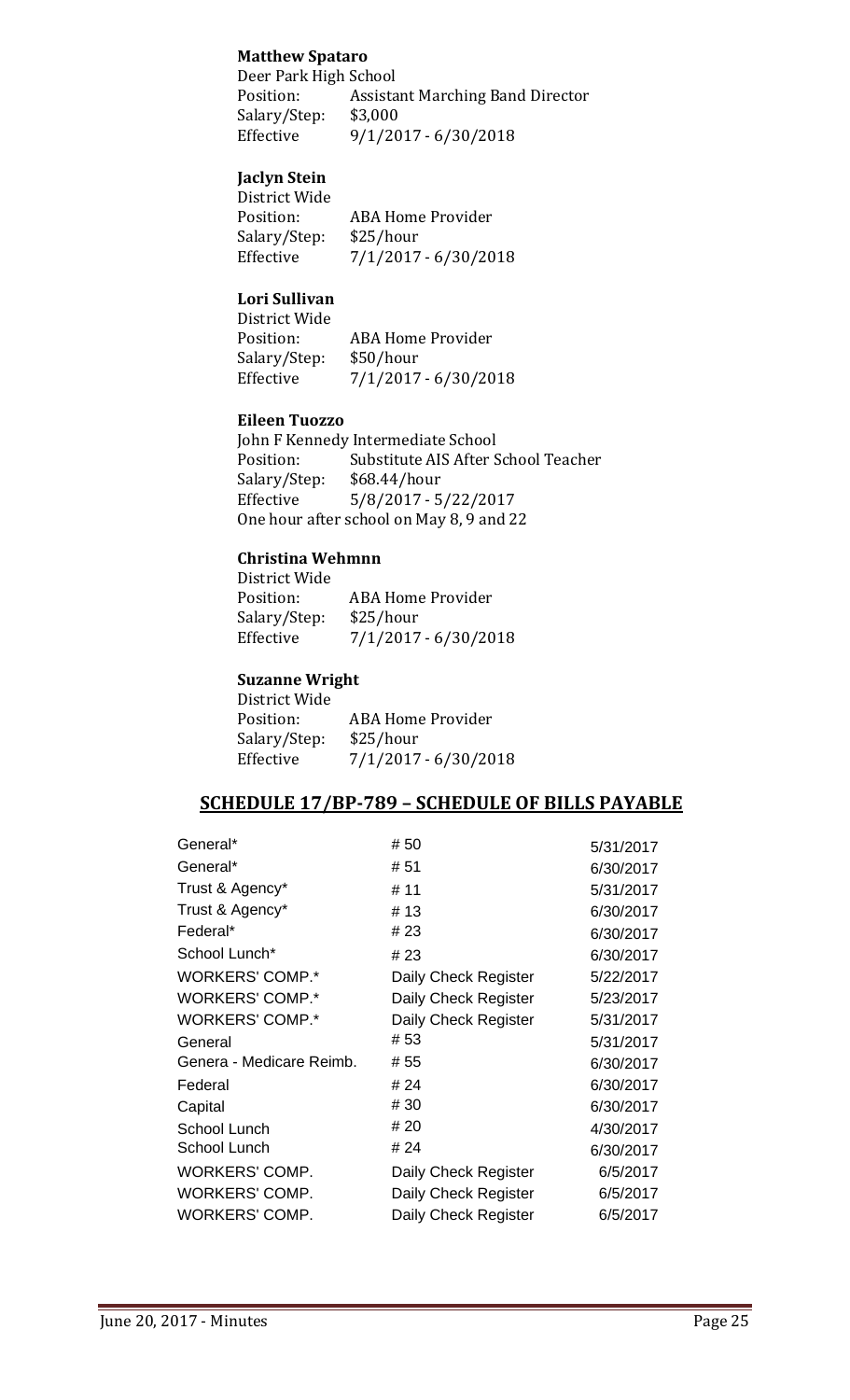# **SCHEDULE D – BID AWARDS**

## **Bids for Bid # BDP17-011 Locker Installation in Robert Frost Locker Rooms were received and opened at 11:00 AM on March 20, 2017.**

Bids were advertised in Newsday. Forms and specifications were processed in accordance with Section 103 of the General Municipal Law and bids were solicited on the Empire State Purchasing Group website at www.EmpireStateBidSystem.com.

Bids were received from the following vendors:

| McHugh Institutional Furnishings | \$84,000.00 |
|----------------------------------|-------------|
| Northridge Construction Corp.    | \$98,750.00 |

Present at bid opening: Lauren von Ende, Purchasing Agent and Concetta Bertelle, Recorder. Vendors present at bid opening: Art Ferdinand, Northridge Construction Corp.

It is recommended that the bid be awarded to the following vendor as the lowest responsible bidder meeting specifications:

McHugh Institutional Furnishings \$84,000.00

### **Bids for Bid # BDP17-012 Athletic Equipment and Supplies were received and opened at 11:00 AM on April 18, 2017.**

Bids were advertised in Newsday. Forms and specifications were processed in accordance with Section 103 of the General Municipal Law and bids were solicited on the Empire State Purchasing Group website at [www.EmpireStateBidSystem.com.](http://www.empirestatebidsystem.com/)

Bids were received from the following vendors:

BSN Sports, Passon's Sports & US Games Gopher Sport MFAC, LLC Power Systems (PS), LLC Pyramid School Products Rogers Athletic Company S&S Worldwide Kranos Corporation, DBA Schutt Sports Triple Crown Sports, Inc. Winning Teams by Nissel Young Equipment Sales, Inc.

Present at bid opening: Lauren von Ende, Purchasing Agent and Concetta Bertelle, Recorder. There were no vendors present.

It is recommended that the bid be awarded to the following vendors as the lowest responsible bidders meeting specifications (see attached pricing in file):

BSN Sports, Passon's Sports & US Games MFAC, LLC Power Systems (PS), LLC Pyramid School Products Rogers Athletic Company S&S Worldwide Kranos Corporation, DBA Schutt Sports Triple Crown Sports, Inc. Winning Teams by Nissel Young Equipment Sales, Inc.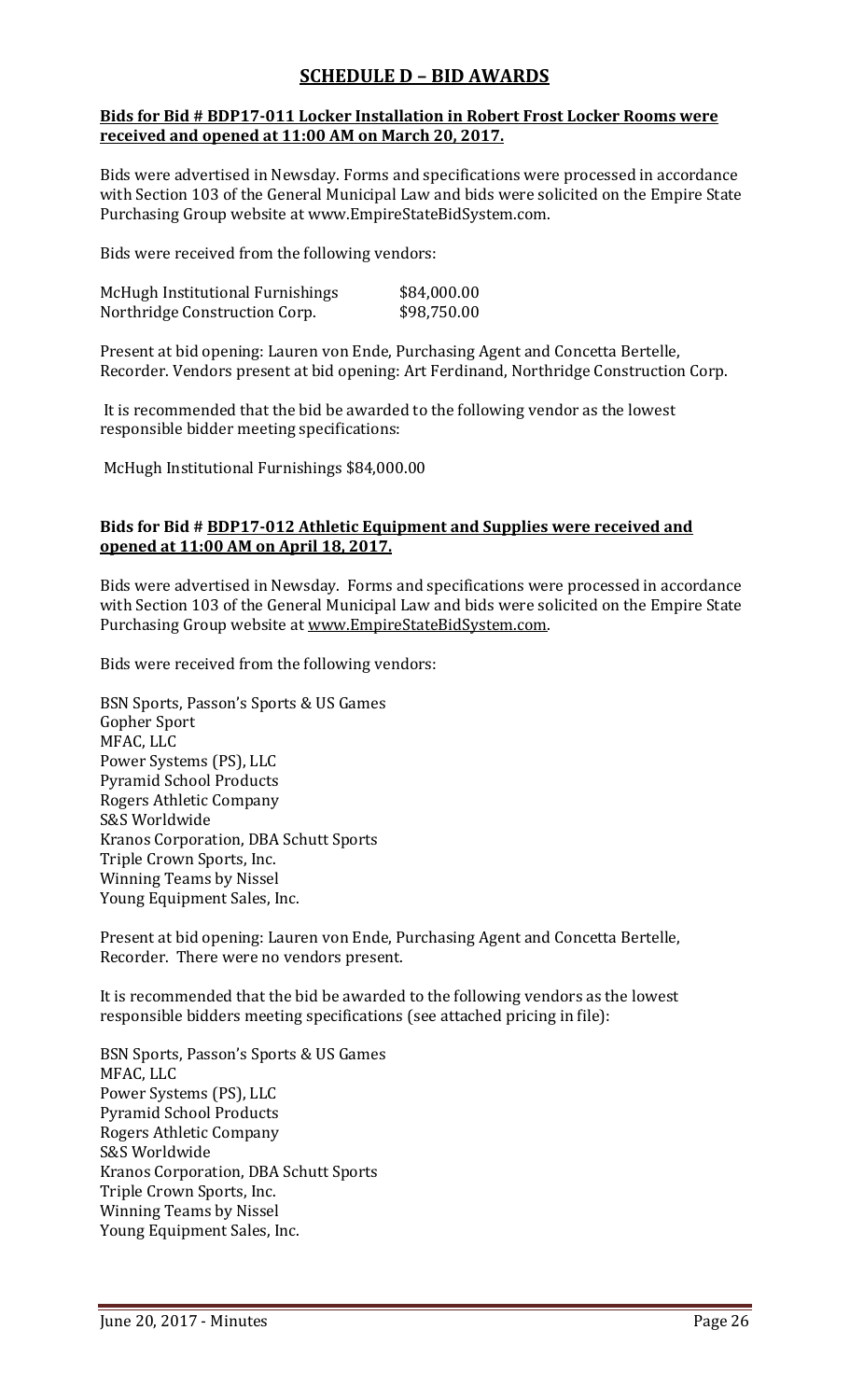## **Bids for Bid # BDP17-016 Athletic Equipment and Supplies Additional Items were received and opened at 11:00 AM on May 25, 2017.**

Bids were advertised in Newsday. Forms and specifications were processed in accordance with Section 103 of the General Municipal Law and bids were solicited on the Empire State Purchasing Group website at [www.EmpireStateBidSystem.com.](http://www.empirestatebidsystem.com/)

Bids were received from the following vendors:

Laux Sporting Goods, Inc. NASCO Education, LLC Port Jefferson Sports Pyramid School Products Riddell/All American Soccer Innovations

Present at bid opening: Lauren von Ende, Purchasing Agent and Concetta Bertelle, Recorder. There were no vendors present.

It is recommended that the bid be awarded to the following vendors as the lowest responsible bidders meeting specifications (see attached pricing in file):

Laux Sporting Goods, Inc. NASCO Education, LLC Port Jefferson Sports Riddell/All American

#### **Bids for Bid # BDP17-017 Pupil Transportation To and From Out-of-District were received and opened at 11:00 AM on June 7, 2017.**

Bids were advertised in Newsday. Forms and specifications were processed in accordance with Section 103 of the General Municipal Law and bids were solicited on the Empire State Purchasing Group website at [www.EmpireStateBidSystem.com.](http://www.empirestatebidsystem.com/)

Bids were received from the following vendors:

|                                      | <b>Holy Family School</b> | <b>St. Patrick Elementary</b><br><b>Huntington</b> |
|--------------------------------------|---------------------------|----------------------------------------------------|
| Acme Bus Corp.                       | \$1861.00                 | \$2771.00                                          |
| Educational Bus Transportation, Inc. | \$598.00                  | \$548.00                                           |
| Suffolk Transportation, Inc.         | \$772.00                  | \$5974.00                                          |
| Towne Bus Corp.                      | \$1945.00                 | \$989.00                                           |

Present at bid opening: Lauren von Ende, Purchasing Agent and Concetta Bertelle, Recorder. Vendors present: Patti Royce, Educational Bus Transportation, Inc.; Robert Woodford, Acme Bus Corp.; and Albert Morgan, Suffolk Transportation, Inc.

It is recommended that the bid be awarded to the following vendor as the lowest responsible bidder meeting specifications:

|                                      | <b>Holy Family School</b> | <b>St. Patrick Elementary</b><br><b>Huntington</b> |  |
|--------------------------------------|---------------------------|----------------------------------------------------|--|
| Educational Bus Transportation, Inc. | \$598.00                  | \$548.00                                           |  |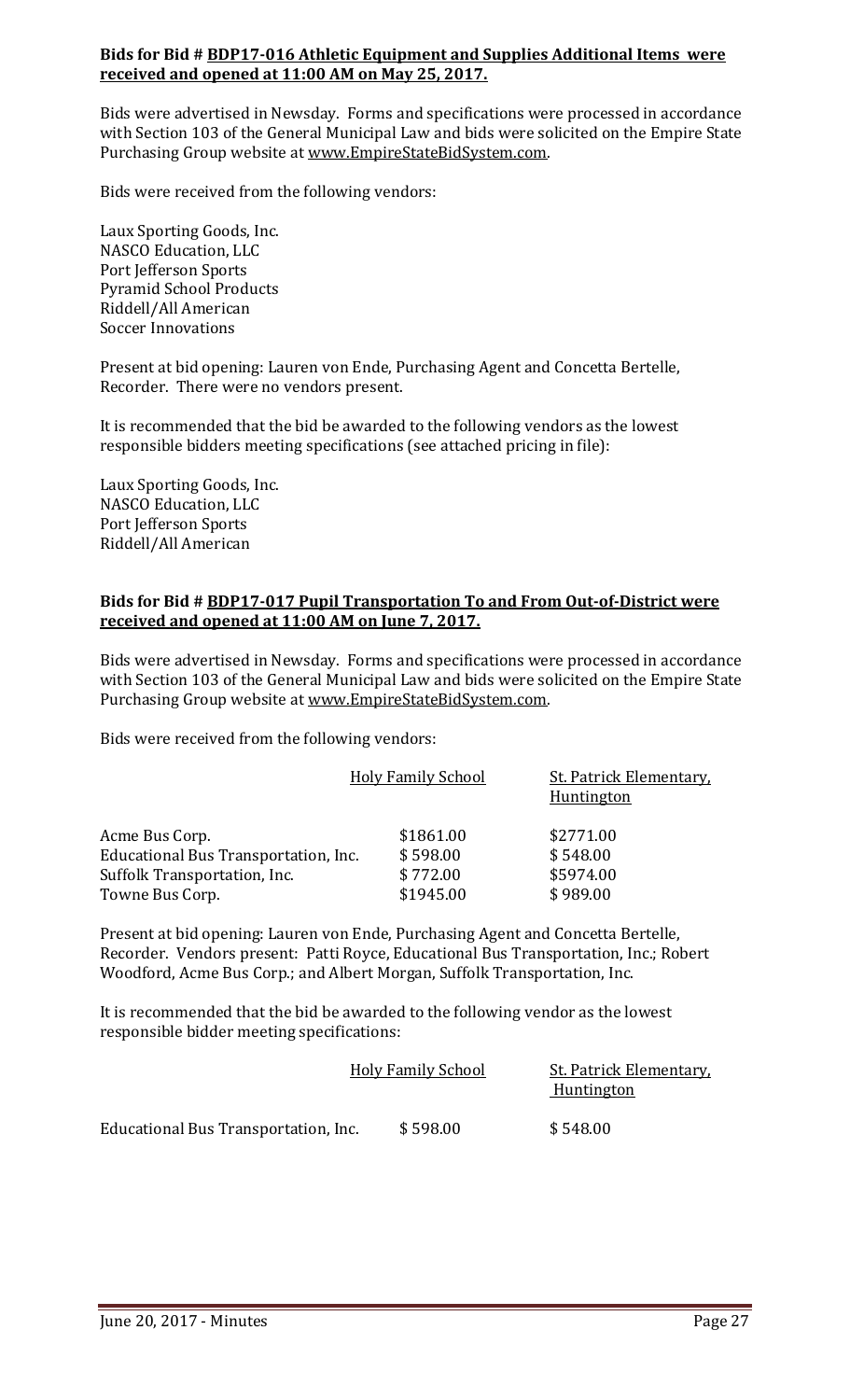## **SCHEDULE 17-E-410- EXPLANATION OF BUDGETARY TRANSFERS** #T25, T26, T27& T28

## **SCHEDULES 17-F-315 & 316 - CONTRACT REPORTS**

**SCHEDULE 6-H-17 – HOME TEACHING (regular & S/E)**  (confidential)

**SCHEDULE 6-S-17 – SPECIAL TRANSPORTATION**  (confidential)

## **SCHEDULE 6-SE-17 - COMMITTEE RECOMMENDATIONS** (confidential)

**RECEIPT** *Upon a motion by Mr. Marino, seconded by Mr. Rooney,* **OF** *the Board of Education unanimously approved the following* **SCHEDULES** *Receipt of Schedules collectively:*

## **SCHEDULE 17-A-457 - TREASURERS REPORT**

| Statement of Revenues - | General Fund -<br>Federal Fund -<br>School Lunch Fund | May<br>May<br>May |
|-------------------------|-------------------------------------------------------|-------------------|
| Treasurer's Report      | May                                                   |                   |
| Cash Flow               | May                                                   |                   |
| Claims Audit<br>Report  | May 1, 2017 - May 31, 2017                            |                   |

## **SCHEDULE 17-B-787 - APPROPRIATION BUDGET STATUS REPORT**

| <b>Appropriation Budget Status Report</b> | General Fund -<br>Capital Fund -<br>School Lunch Fund<br>Federal Fund -                                                                                                                   | May<br>May<br>May<br>May |
|-------------------------------------------|-------------------------------------------------------------------------------------------------------------------------------------------------------------------------------------------|--------------------------|
| Extra-Classroom Activities Funds          | High School -<br>Robert Frost -                                                                                                                                                           | May<br>May               |
| <b>Trial Balance</b><br>July-May          | General<br>Workers' Comp & Unemployment<br>Federal<br>Capital<br>Capital Energy Cons. Proj.<br>Trust & Agency<br><b>Private Purpose Trust</b><br><b>Flexible Benefits</b><br>School Lunch |                          |